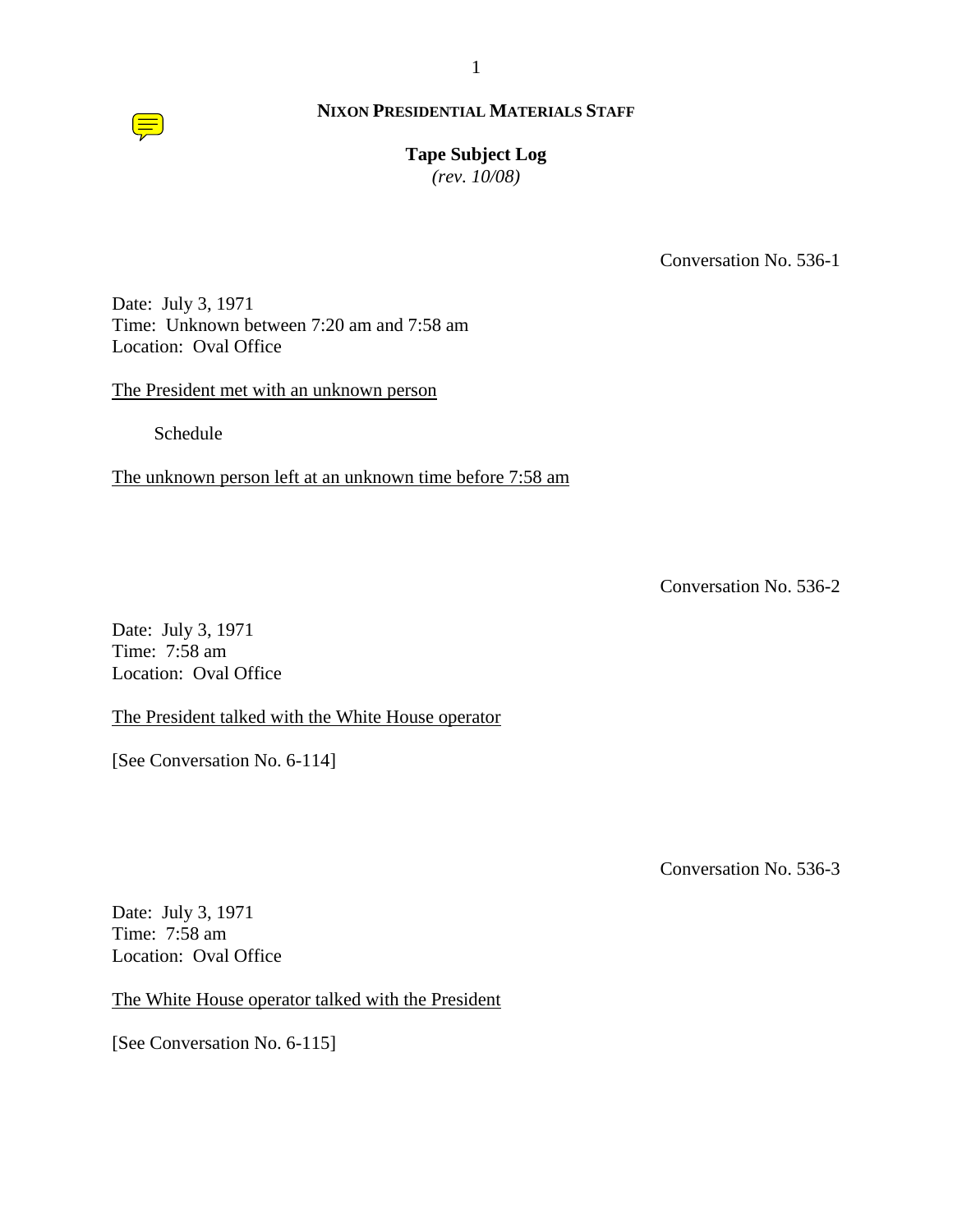#### **Tape Subject Log**

*(rev. 10/08)*

Conversation No. 536-4

Date: July 3, 1971 Time: 8:00 am - 9:55 am Location: Oval Office

#### The President met with Charles W. Colson

Schedule

-Meeting with James D. Hodgson and George P. Shultz

Bureau of Labor Statistics [BLS] -Geoffrey H. Moore -Offer of resignation -Approval of Labor Department release of report on unemployment **statistics** -White House request for transfer of "Goldstein" [Leon Greenberg] -Release of report -*New York Times* -Handling by Labor Department -Moore -Understanding of political implications -Hodgson, Shultz -Moore -Arthur F. Burns -Action on "Goldstein" -Timing of action -Question of Moore's tenure -Firing versus resignation -Forthcoming meeting with Shultz, Hodgson -Need for reorganization of BLS -Replacement for Moore -Deputy -"Goldstein" as Associate Commissioner for Statistics -Shultz's reaction -Moore

Schedule

-Request for Shultz and Hodgson to join meeting

Colson left at an unknown time after 8:00 am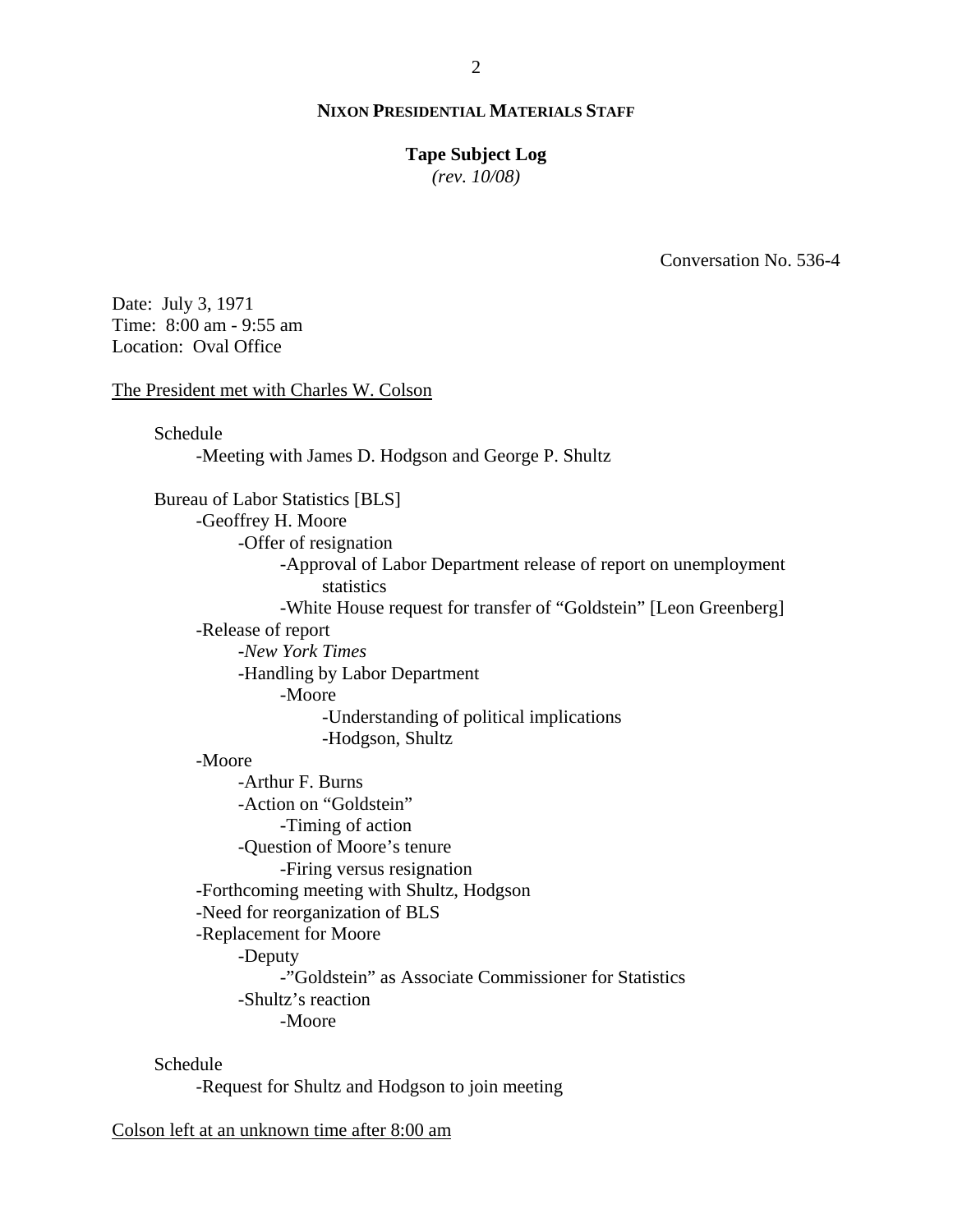#### **Tape Subject Log**

*(rev. 10/08)*

[Pause] Colson, Shultz, and Hodgson entered at 8:10 am

# BLS

-Recent release of unemployment statistics -Statistical aberrations -Political ramifications -Herbert Stein -Deliberate nature of action -Bureaucrats -Reflection on Hodgson -Moore -"Goldstein" -Attitude during the President's administration and during Dwight D. Eisenhower's administration -Scholarly background -Comparison to Daniel Ellsberg -Effect of forced resignation -Statistical aberration -May and June 1971 figures -News reports -Reporters' attitude toward administration -Moore, "Goldstein" -Preparation of report -Effect of incident on Hodgson, Peter M. Flanigan -Reorganization -Transfer of "Goldstein" -Ronald L. Ziegler's report on Hodgson's briefing -Bureaucrats -Moore -Burns -Unemployment statistics -Use -Comparison to poll figures -Seasonal adjustments -January to June comparison -Effect of recent release on news reports -Emphasis on joblessness -John W. Chancellor -Ziegler -"Goldstein" -Position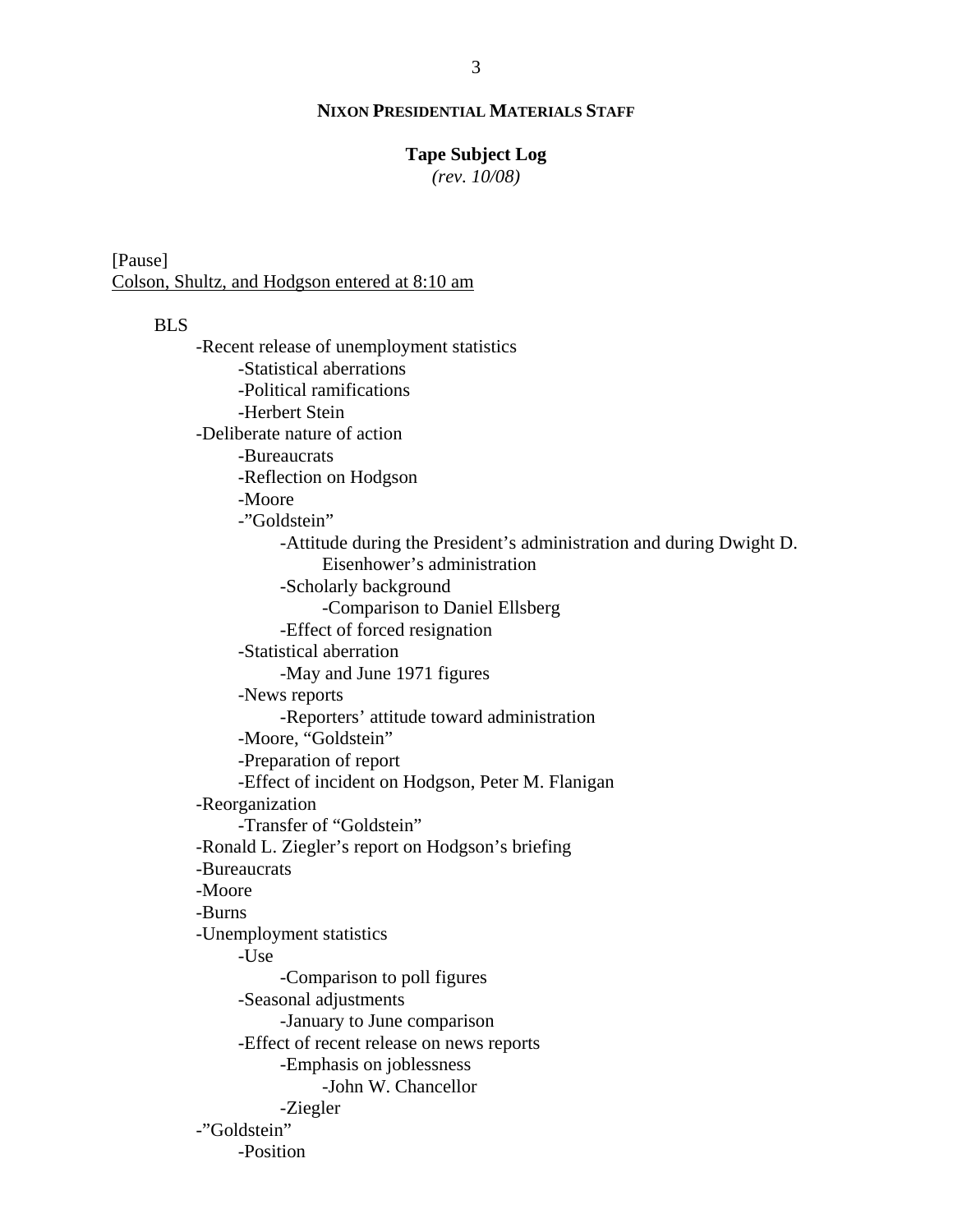#### **Tape Subject Log**

*(rev. 10/08)*

Conv. No. 536-4 (cont.) -Appointment -Transfer -Reorganization -Possible merger of statistical agencies -Congress -William Proxmire -Plan -"Goldstein" -Polygraph -Responsibility for statement -Associated Press [AP], United Press International [UPI] -Effect of news story -Politicization of labor statistics -Handling of statistics -Census Bureau's role -BLS's role -Payroll records -Household survey -"Goldstein" -Congress -Proxmire's attitude -Press -Replacement of Moore -Moore's responsibility -"Goldstein" public appearances -Unemployment -Belief in decrease -Effect of stories -Moore -Search for replacement -New job -Political effect of release -Comparison to news stories on Vietnam War casualty figures -Reorganization -Frederic V. Malek -Removal of "Goldstein" -Replacement as statistician -Wilson Allen Wallis -Effect of politicization of statistics -Replacement for Moore -Domination by bureaucracy -Contrast to Wallis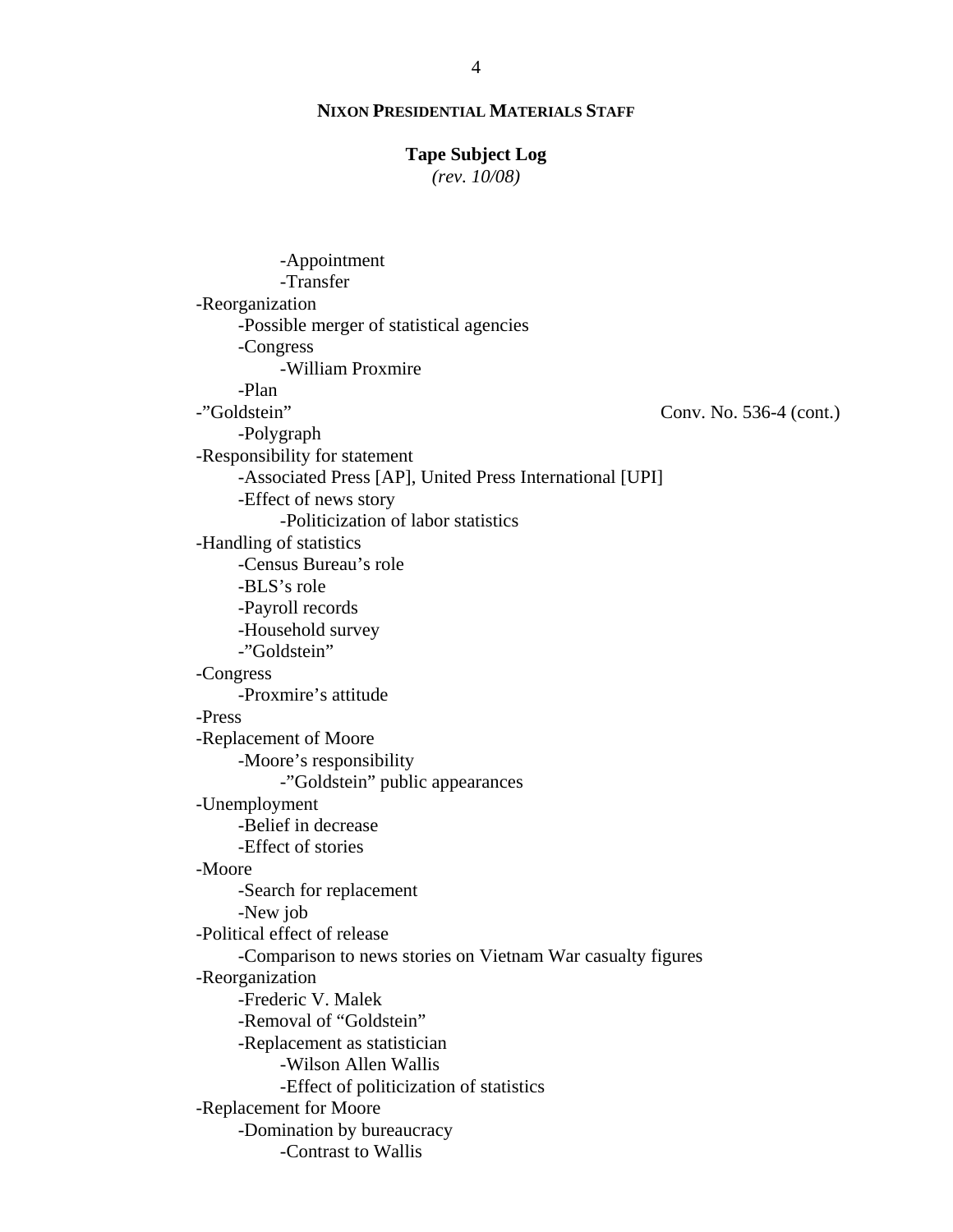#### **Tape Subject Log**

*(rev. 10/08)*

Conv. No. 536-4 (cont.) -Cabinet committee on economics -Wallis compared to Burns -Timing of action on reorganization -Proximity to 1972 election -Labor Day 1971 -Reorganization -Possible merger of statistical agencies -Departmental responsibilities -Forthcoming call from Hodgson to John B. Connally -Explanation of incident -Administration's chief economic spokesman -Unemployment -Analysis of trends -Effect on retail sales -Regional figures -California -Pacific Northwest -Montana -The South, Texas -Minnesota, Michigan, New York, New Jersey, Connecticut, **Massachusetts** -Michigan -Aerospace industry -Efforts to cool off the economy -Durable goods -Automobile industry -James M. Roche -1970 impact -Lingering effect of problem -California -Aerospace industry -Three to five year impact -Effect of economic upturn -Impact of government action -Forthcoming retail sales figures -Laurence E. ("Larry") Lynn, Jr. -Credibility of statistics -Compared to George H. Gallup, Louis Harris polls -"Goldstein" -Proxmire

Possible meeting with Colson on the Pentagon Papers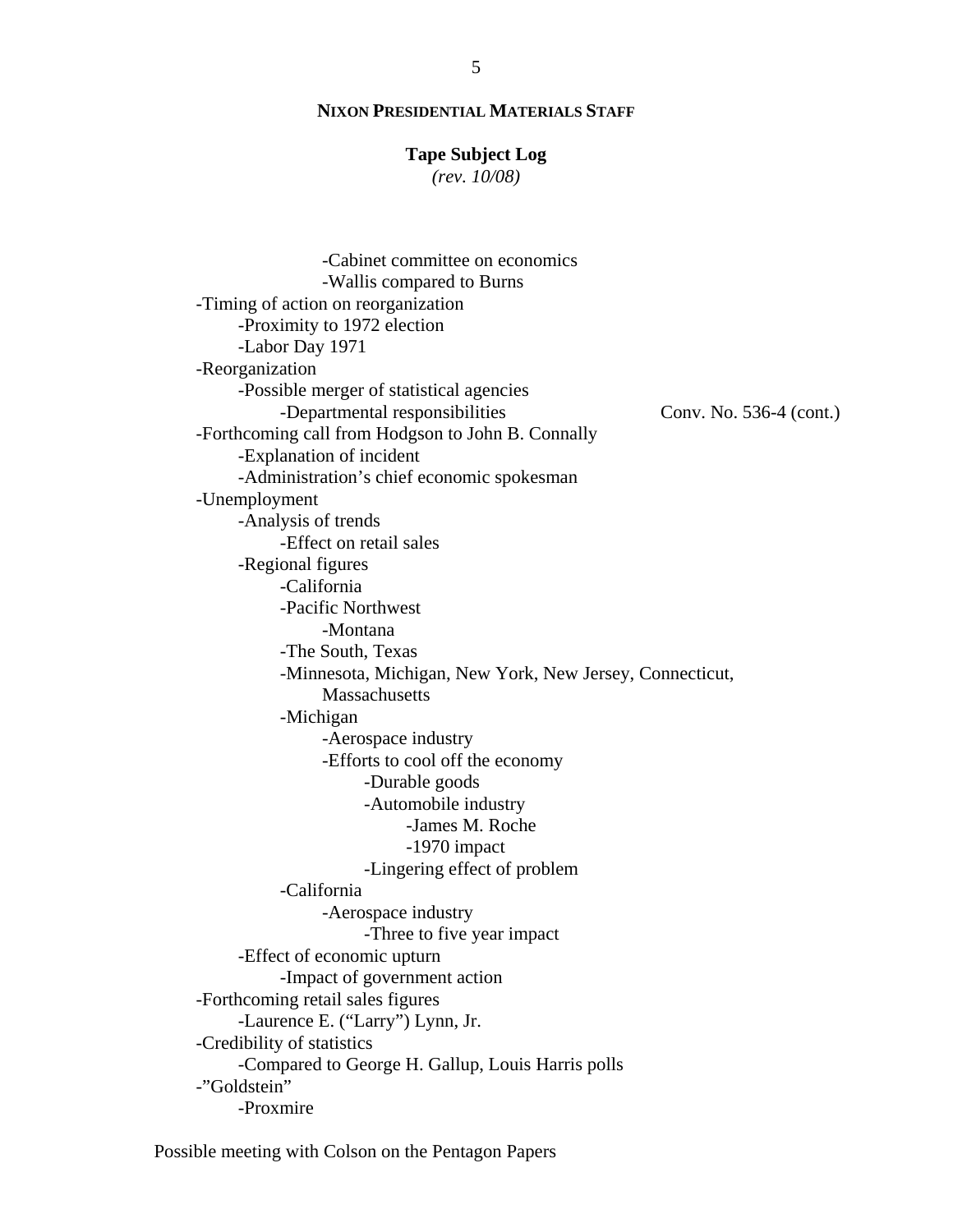#### **Tape Subject Log**

*(rev. 10/08)*

Shultz, Hodgson, and Colson left at 8:50 am

Date: July 3, 1971 Time: Unknown between 8:50 am and 8:58 am Location: Oval Office

The President talked with the White House operator

[See Conversation No. 6-116]

Conversation No. 536-6

Date: July 3, 1971 Time: Unknown between 8:50 am and 8:58 am Location: Oval Office

The President talked with the White House operator

[See Conversation No. 6-117]

Conversation No. 536-7

Date: July 3, 1971 Time: 8:58 am - 9:01 am Location: Oval Office

The White House operator talked with the President

The President talked with the nurse in charge of the Intensive Care Unit at Massachusetts General Hospital

[See Conversation No. 6-118]

Conv. No. 536-4 (cont.)

Conversation No. 536-5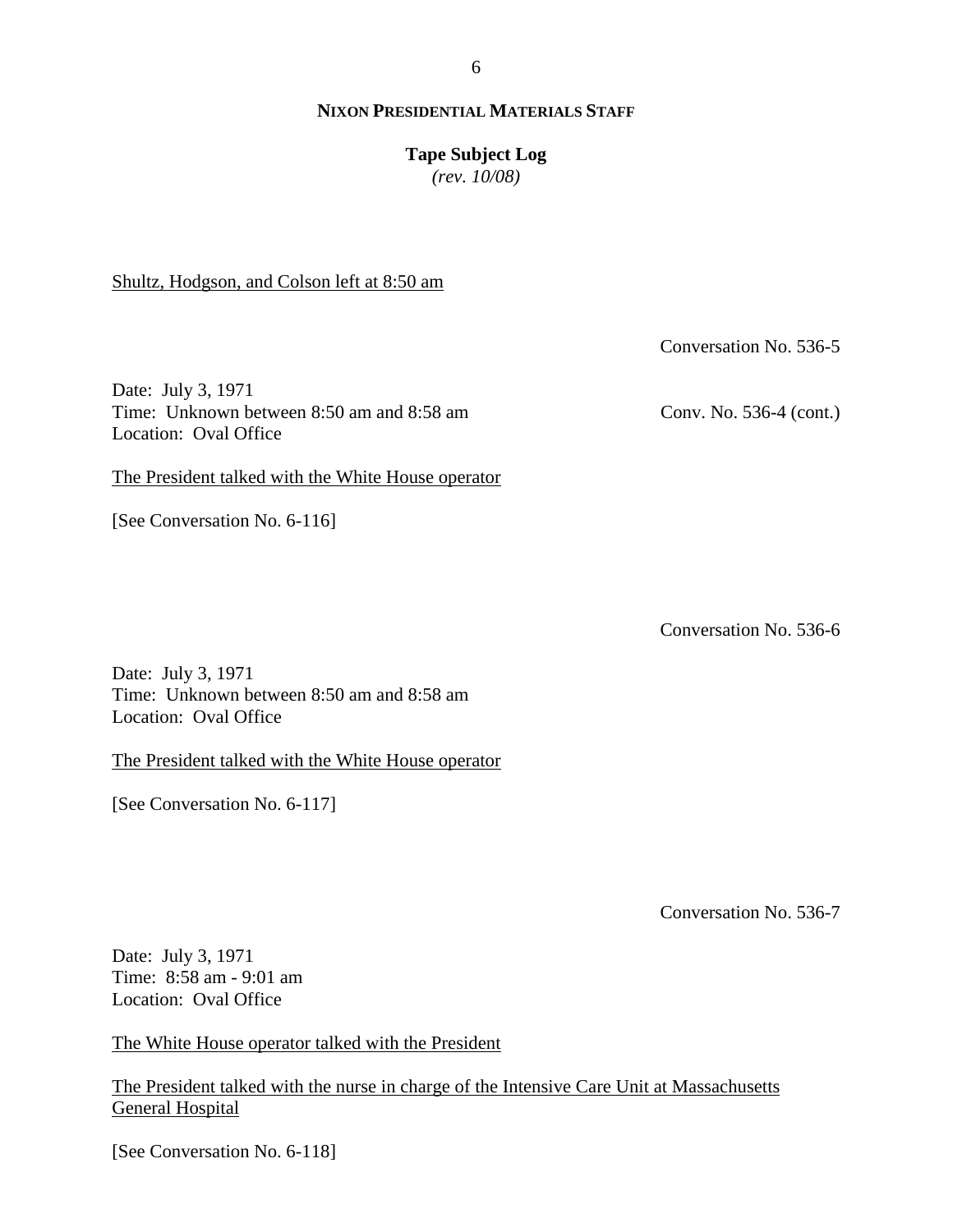**Tape Subject Log**

*(rev. 10/08)*

Conversation No. 536-8

Date: July 3, 1971 Time: 9:04 am - 9:05 am Location: Oval Office

Rose Mary Woods talked with the President

[See Conversation No. 6-119]

Conversation No. 536-9

Date: July 3, 1971 Time: 9:05 am Location: Oval Office

The President talked with an unknown person

Change of name

Placement of telephone call

Conversation No. 536-10

Date: July 3, 1971 Time: Unknown between 9:05 pm and 9:55 pm Location: Oval Office

The President met with Charles W. Colson

Bureau of Labor Statistics [BLS] -The President's earlier meeting with George P. Shultz and James D. Hodgson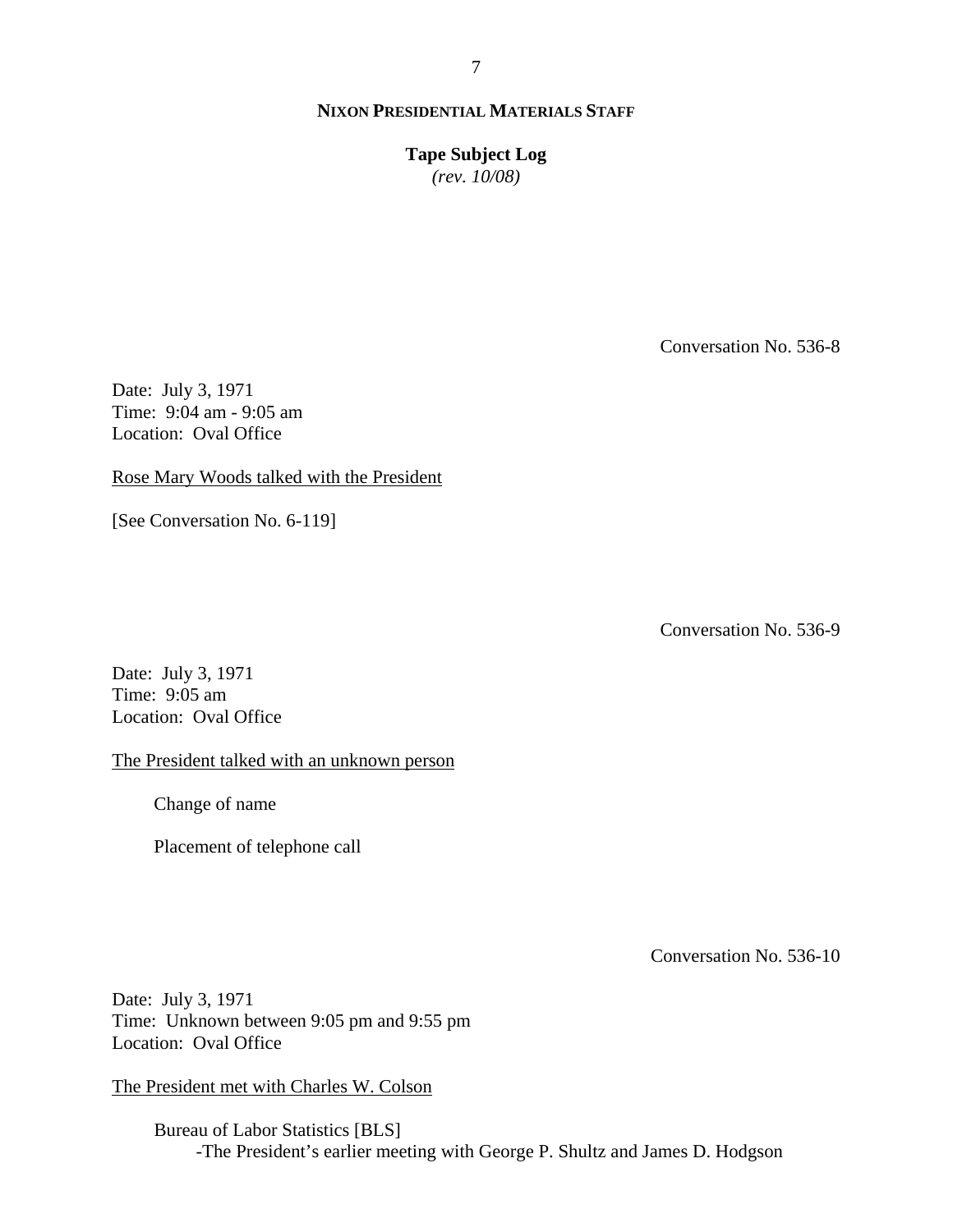# **Tape Subject Log**

*(rev. 10/08)*

-Colson

-Conversation with Shultz, Hodgson -BLS release -Staff members conversations with BLS staff -News report -*Time* magazine -Response to press queries -"Goldstein" [Leon Greenberg] -Citation as spokesman -Geoffrey H. Moore, Shultz -Jews -[Forenames unknown] Gordowsky [?], Levine -Moore -Shultz, Hodgson -Julius Shiskin -President's opinion regarding Jews

-Henry A. Kissinger

[The President talked with John A. ("Jack") Mulcahy between 9:06 am and 9:08 am]

[Conversation No. 536-10A]

[See Conversation No. 6-121]

[End of telephone conversation]

[The President talked with an unknown person [Rose Mary Woods?] at an unknown time between 9:08 am and 9:55 am]

[Conversation No. 536-10B]

Mulcahy -July 3, 1971 wedding -The President's telephone call -Gift

[End of telephone conversation]

[Pause]

BLS -Handling of personnel changes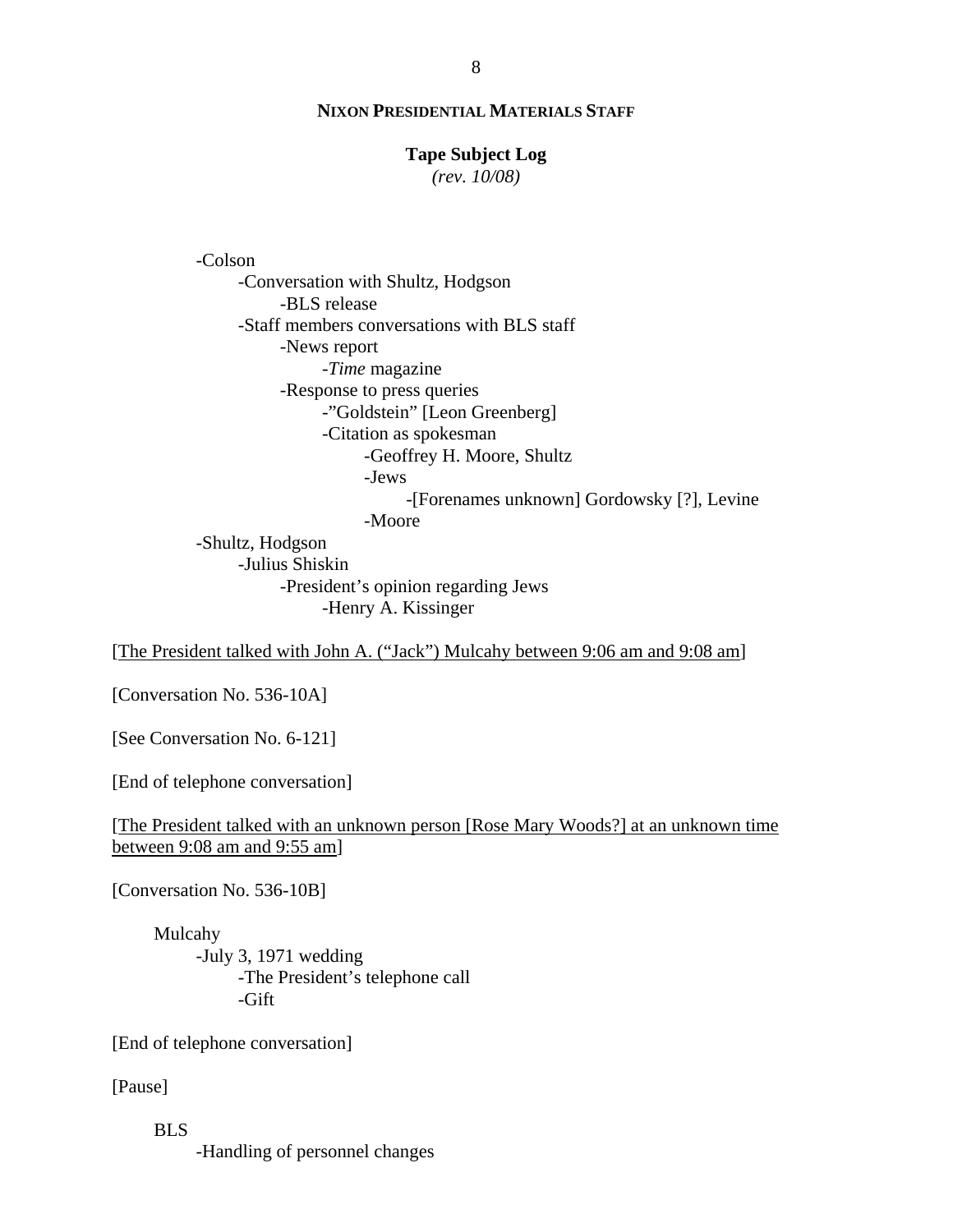#### **Tape Subject Log**

*(rev. 10/08)*

-Shultz, Hodgson -Comparison to John B. Connally -"Goldstein" -Comparison to Maurice H. Stans -Department of Commerce -Handling of statistics compared to BLS -Harold C. Passer

Conv. No. 536-10 (cont.)

News coverage

-Unemployment statistics

-*New York Times*

-Colson's forthcoming call to Julian Goodman of National Broadcasting Company [NBC] and William S. Paley of Columbia Broadcasting System [CBS]

-Reporting of unemployment story

-H. R. ("Bob") Haldeman's view

-Headline orientation of the general public

-Colson's July 2, 1971 conversation with wife and son

-Drop in rates

-Reporting by John W. Chancellor

-John A. Scali

-Vietnam casualty figures

-Laos

-Comparison to July, 1970

-Forthcoming July 15, 1971 Department of Defense release of June figures -Vietnam War and the Pentagon Papers case

-Potter Stewart's concern

-Hypothetical effect of classified information leak on negotiations to end the war

-Prisoner of war [POW] release

-Reaction of *New York Times* reporter [Forename unknown] Bickel

#### Pentagon Papers case

-Appearance by Dean Rusk

-Vietnam War actions during Lyndon B. Johnson's administration -Bickel

-Daniel Ellsberg

-Possible Presidential statement

-Application of espionage laws

-Revelation of activities during John F. Kennedy's and Johnson's administrations

-*New York Times* revelation of substance of secret documents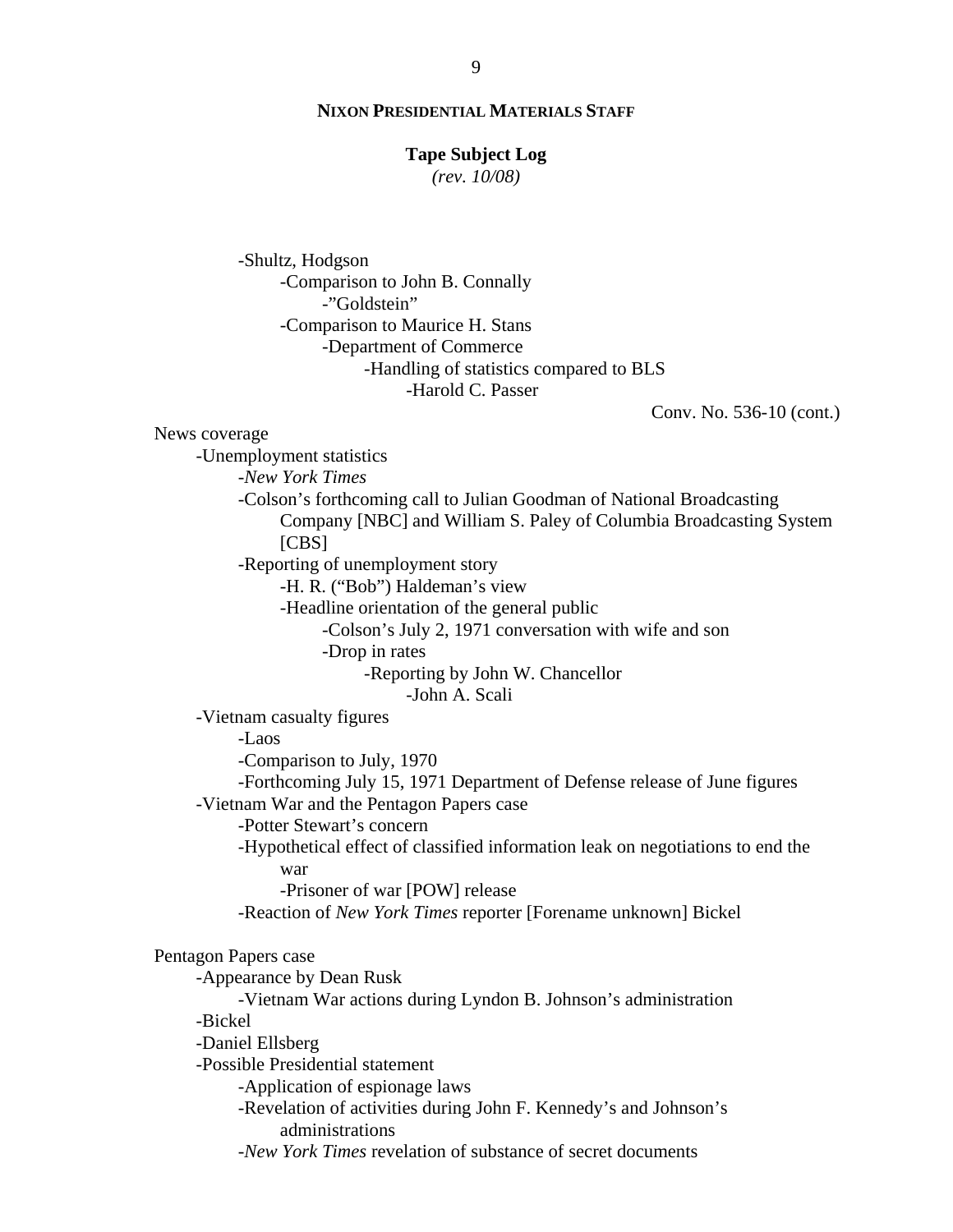#### **Tape Subject Log**

*(rev. 10/08)*

Conv. No. 536-10 (cont.) -Vietnam War negotiations -The President's obligation to POWs and their families -Use of secret negotiations -Union of Soviet Socialist Republics [USSR], People's Republic of China [PRC], Middle East -Journalistic desire for news scoops -Obligation to prisoners of war -Comparison to Dwight D. Eisenhower -Duties as chief of Supreme Headquarters Allied Expeditionary Force [SHAEF] -US journalists -Bickel -*New York Times* -Government action -Possible Presidential statement -Ellsberg's actions -Impact -The President's obligation to uphold the law -Supreme Court decision -Journalistic goals -Impact on lives of US servicemen in Vietnam -Comparison with journalistic standards during World War II -Rights compared to morality -The President's role in the case -Method of presenting statement -Arrangements for letter from the editor of a small town newspaper -Martin S. Hayden -Newspaper compared to press conference -Timing -Bickel -Article -Stewart -Presidential statement -Patrick J. Buchanan -Bickel's statement -Democrat's reaction -Henry M. ("Scoop") Jackson's statement -Hubert H. Humphrey, Edmund S. Muskie's statements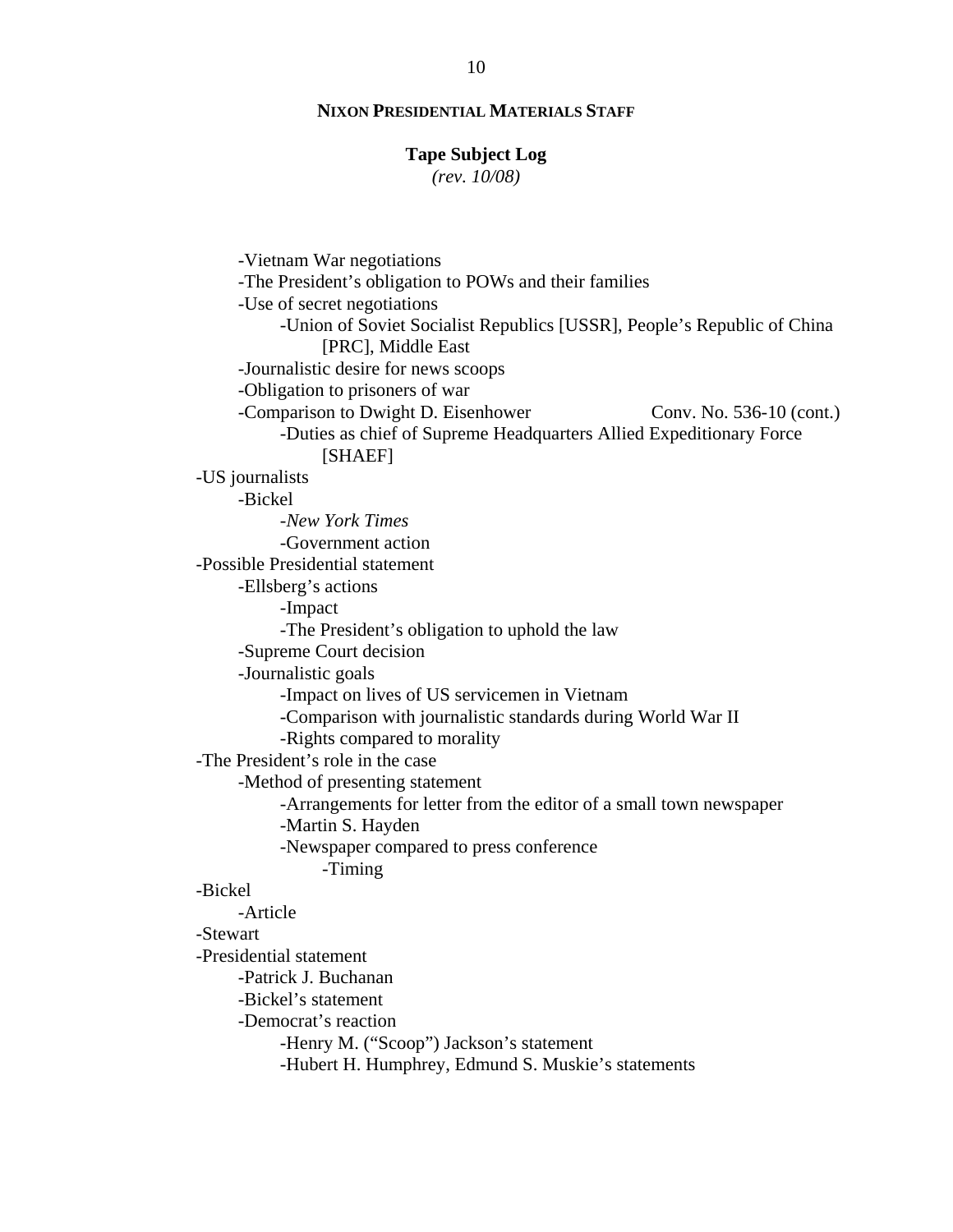#### **Tape Subject Log**

*(rev. 10/08)*

\*\*\*\*\*\*\*\*\*\*\*\*\*\*\*\*\*\*\*\*\*\*\*\*\*\*\*\*\*\*\*\*\*\*\*\*\*\*\*\*\*\*\*\*\*\*\*\*\*\*\*\*\*\*\*\*\*\*\*\*\*\*\*\*\*\*\*\*\*\*\*\*\*\*\*\*\*\*

BEGIN WITHDRAWN ITEM NO. 1 [Personal Returnable] [Duration: 5m 51s]

#### END WITHDRAWN ITEM NO. 1

Conv. No. 536-10 (cont.)

\*\*\*\*\*\*\*\*\*\*\*\*\*\*\*\*\*\*\*\*\*\*\*\*\*\*\*\*\*\*\*\*\*\*\*\*\*\*\*\*\*\*\*\*\*\*\*\*\*\*\*\*\*\*\*\*\*\*\*\*\*\*\*\*\*\*\*\*\*\*\*\*\*\*\*\*\*\*

BLS

-"Goldstein", Moore -Personnel changes -Release on unemployment figures -*Time* magazine -Journalistic contact with BLS -"Goldstein" -Approval of release -Hodgson -Shultz's conversation with Hodgson

# [Pause]

Frank C. Carlucci -Handling of the Office of Economic Opportunity [OEO] -California

Law enforcement -Crime -*US News and World Report* -Forthcoming article -"Era of permissiveness" -Letter from the President to law enforcement officials -White House meeting with police chiefs -Reaction to letter -Patrick V. Murphy

Colson's forthcoming meeting with Buchanan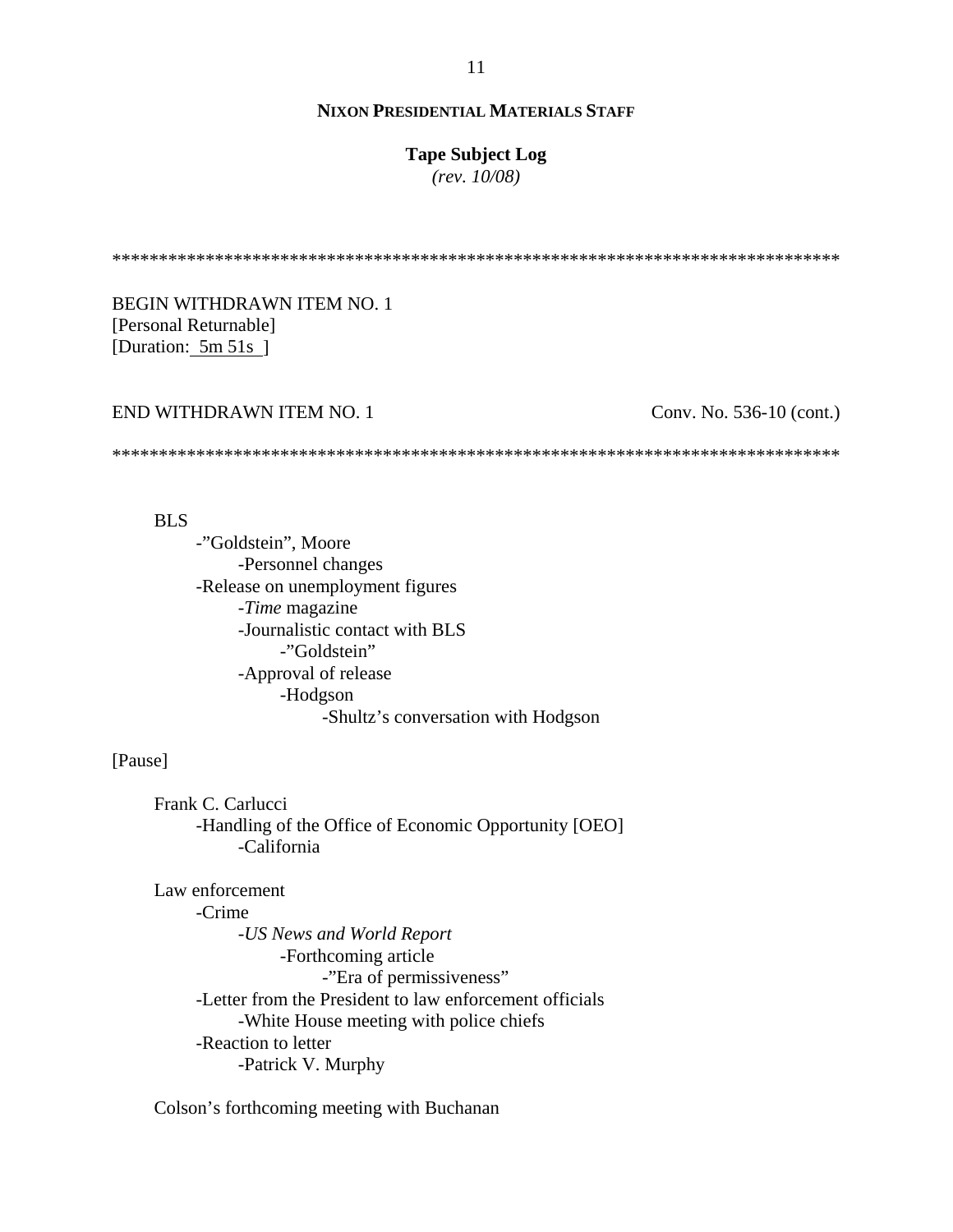### **Tape Subject Log**

*(rev. 10/08)*

BLS

-Hodgson -Bureaucracy

Colson left at 9:55 am

Conv. No. 536-10 (cont.)

Conversation No. 536-11

Date: July 3, 1971 Time: Unknown between 9:55 am and 9:56 am Location: Oval Office

The President met with an unknown person

Schedule -Charles W. Colson

The unknown man left at an unknown time before 9:56 am

Conversation No. 536-12

Date: July 3, 1971 Time: 9:56 am - 9:57 am Location: Oval Office

The White House operator talked with the President

The President talked with Susan Mara between 9:56 am and 9:57 am

[See Conversation No. 6-122]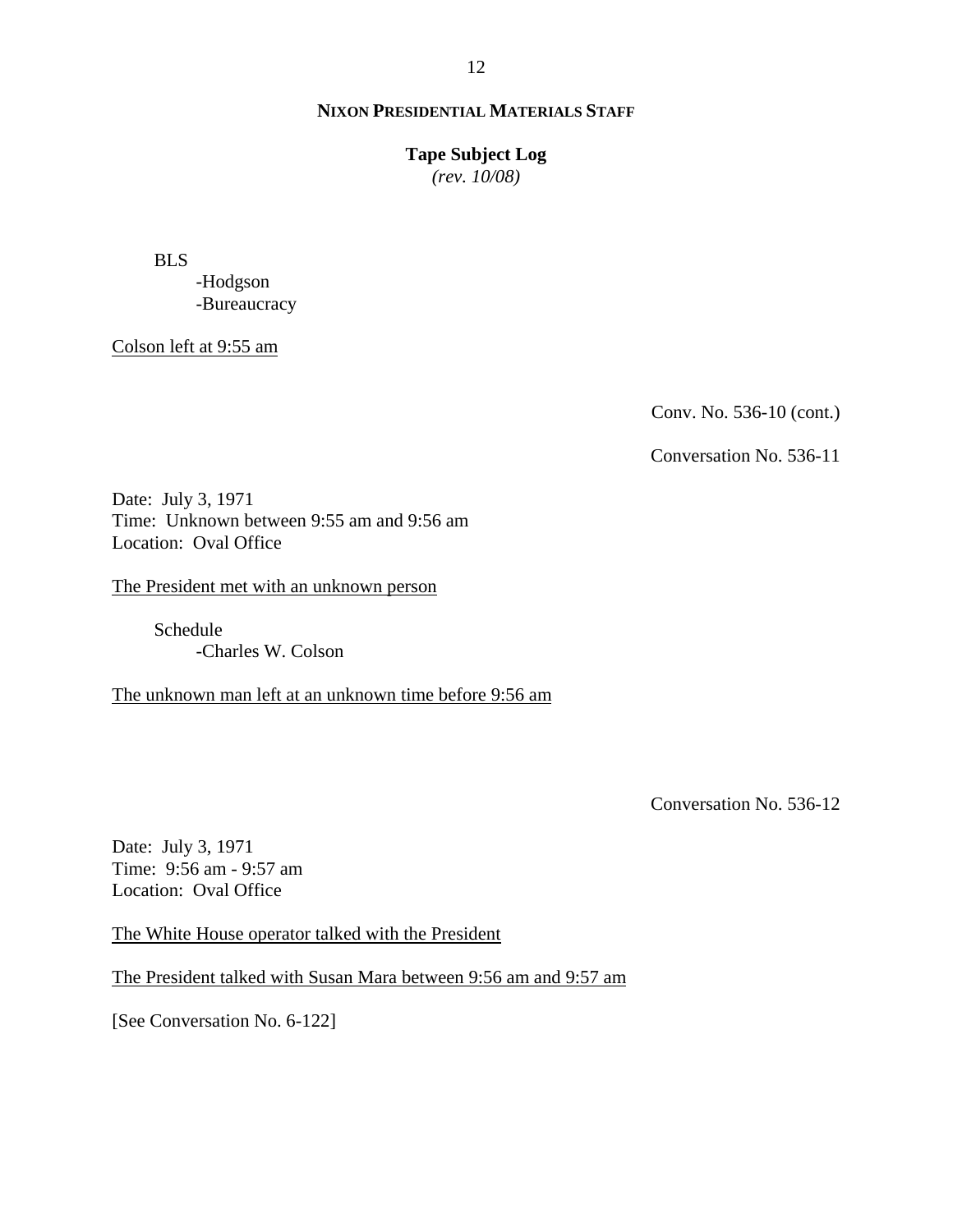#### **Tape Subject Log**

*(rev. 10/08)*

Conversation No. 536-13

Date: July 3, 1971 Time: 10:01 am Location: Oval Office

The President met with Stephen B. Bull

Schedule -General Alexander M. Haig, Jr.

Bull left at 10:01 am

Conversation No. 536-14

Date: July 3, 1971 Time: 10:01 am - 10:40 am Location: Oval Office

The President met with General Alexander M. Haig, Jr.

**Greetings** 

\*\*\*\*\*\*\*\*\*\*\*\*\*\*\*\*\*\*\*\*\*\*\*\*\*\*\*\*\*\*\*\*\*\*\*\*\*\*\*\*\*\*\*\*\*\*\*\*\*\*\*\*\*\*\*\*\*\*\*\*\*\*\*\*\*\*\*\*\*\*\*\*\*\*\*\*\*\*

BEGIN WITHDRAWN ITEM NO. 1 [National Security] [Duration: 5m 41s]

#### MIDDLE EAST

# END WITHDRAWN ITEM NO. 1

\*\*\*\*\*\*\*\*\*\*\*\*\*\*\*\*\*\*\*\*\*\*\*\*\*\*\*\*\*\*\*\*\*\*\*\*\*\*\*\*\*\*\*\*\*\*\*\*\*\*\*\*\*\*\*\*\*\*\*\*\*\*\*\*\*\*\*\*\*\*\*\*\*\*\*\*\*\*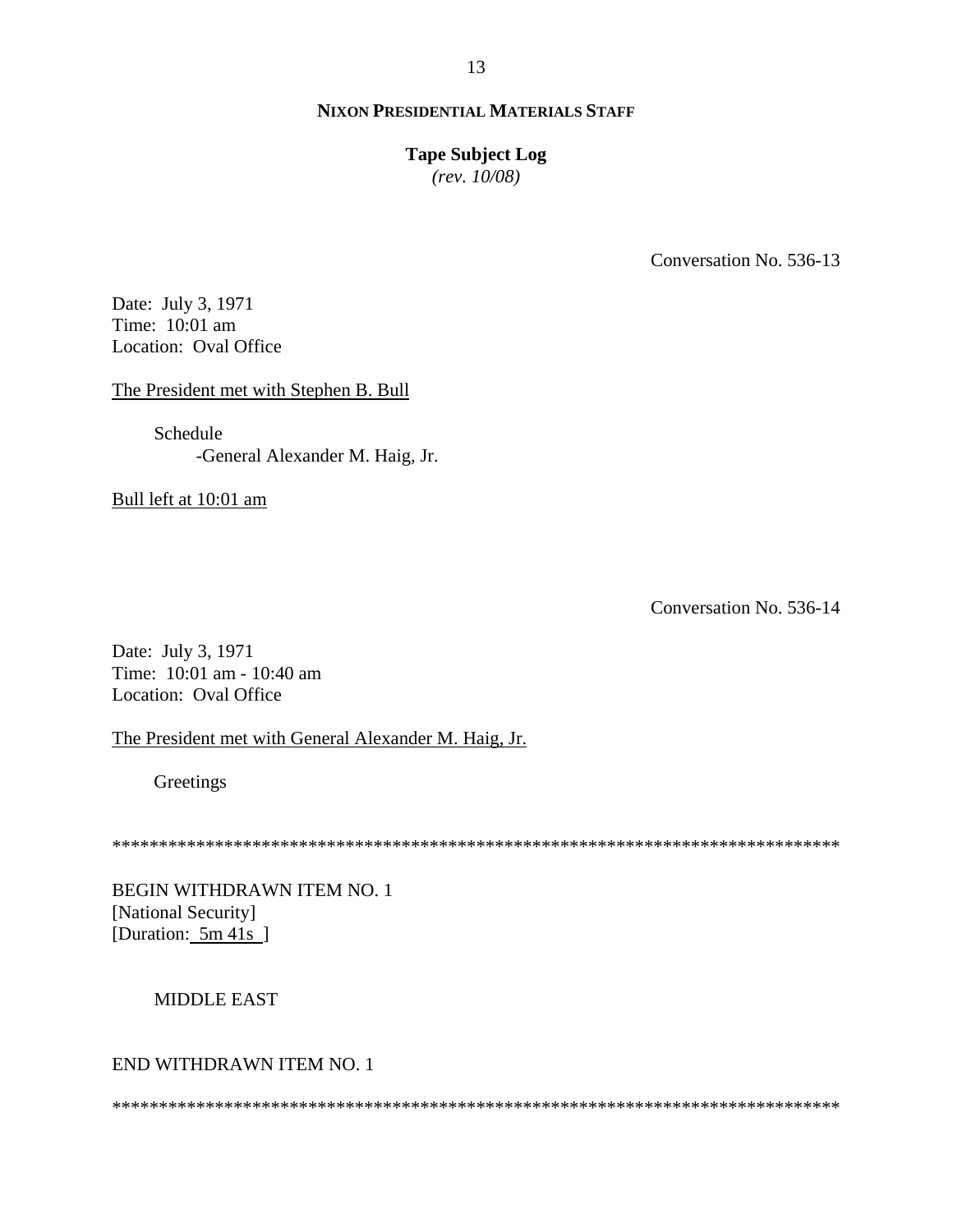# **Tape Subject Log**

*(rev. 10/08)*

-Compared to Lyndon B. Johnson's administration No. 536-14 (cont.) Foreign policy -Summit meetings -Henry A. Kissinger -Union of Soviet Socialist Republics [USSR] -People's Republic of China [PRC] -Timing in 1972 -Bi-partisanship -Edmund S. Muskie, Edward M. ("Ted") Kennedy -Vietnam negotiations in Paris -News stories -Michael J. ("Mike") Mansfield, Carl B. Albert -Clark M. Clifford -US relations with the PRC

[The President talked with an unknown person [Stephen B. Bull?] at an unknown time between 10:01 am and 10:15 am]

[Conversation No. 536-14A]

Request for John K. Andrews, Jr.

[End of telephone conversation]

Foreign relations -US-PRC -Kissinger -US-USSR -Anatoliy F. Dobrynin -Kissinger -Haig's view -Summit results -PRC and USSR trips compared -Areas of interest at Soviet summit -Berlin, Strategic Arms Limitation Talks [SALT], Middle East -History of US-Chinese relations -Vietnam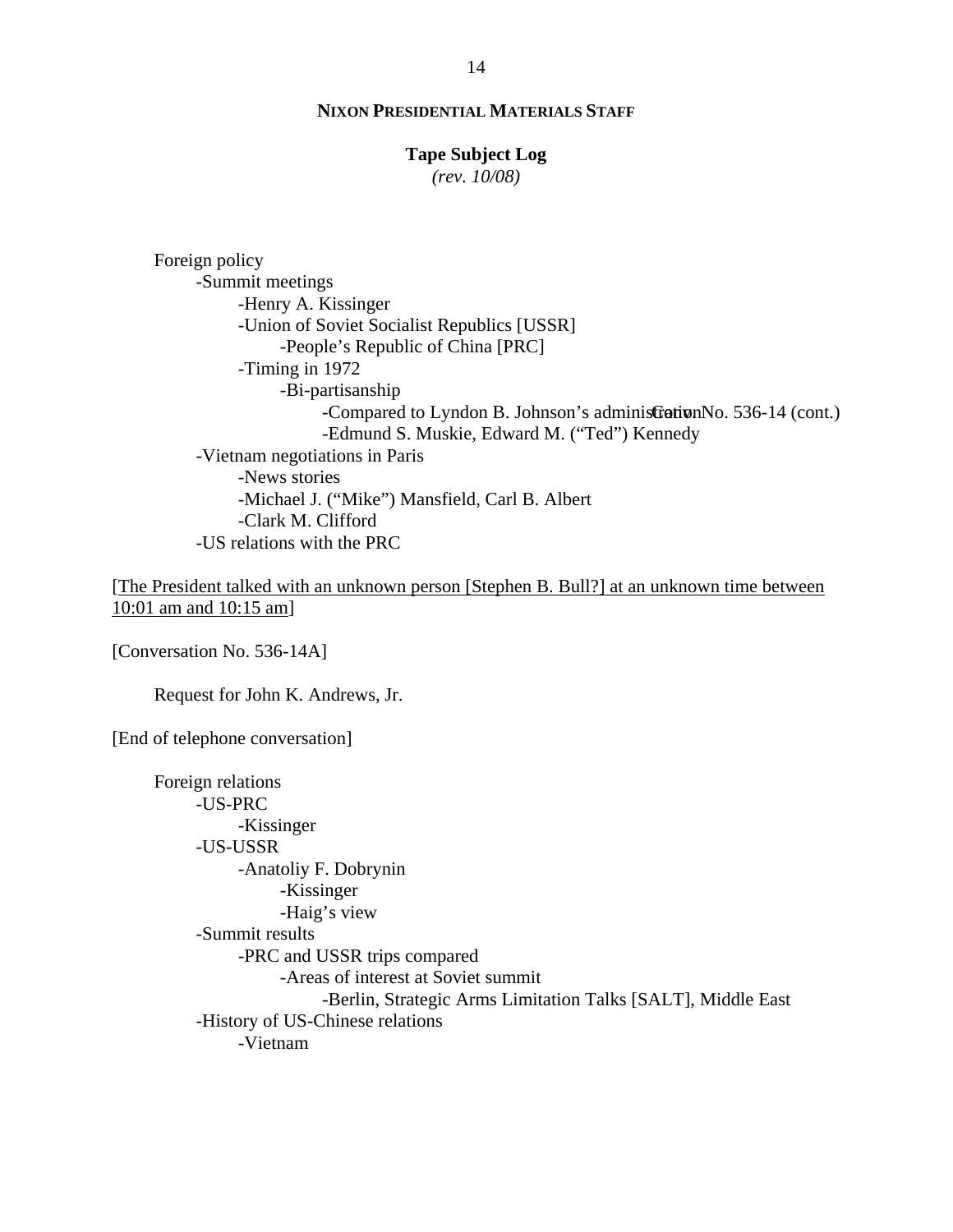#### **Tape Subject Log**

*(rev. 10/08)*

\*\*\*\*\*\*\*\*\*\*\*\*\*\*\*\*\*\*\*\*\*\*\*\*\*\*\*\*\*\*\*\*\*\*\*\*\*\*\*\*\*\*\*\*\*\*\*\*\*\*\*\*\*\*\*\*\*\*\*\*\*\*\*\*\*\*\*\*\*\*\*\*\*\*\*\*\*\*

BEGIN WITHDRAWN ITEM NO. 4 [National Security] [Duration: 41s ]

PRC

Conv. No. 536-14 (cont.)

#### END WITHDRAWN ITEM NO. 4

\*\*\*\*\*\*\*\*\*\*\*\*\*\*\*\*\*\*\*\*\*\*\*\*\*\*\*\*\*\*\*\*\*\*\*\*\*\*\*\*\*\*\*\*\*\*\*\*\*\*\*\*\*\*\*\*\*\*\*\*\*\*\*\*\*\*\*\*\*\*\*\*\*\*\*\*\*\*

-Ideological differences -Liberals -US Defense Department -Robert S. McNamara's appointees -Comparison to Arthur W. Radford's tenure -J. William Fulbright -Loyalty of appointees

An unknown person [Bull?] entered at an unknown time after 10:01 am

The President's schedule

The unknown person [Bull?] left at an unknown time before 10:15 am

US foreign relations -Reaction of liberals -Division -Walt W. Rostow -Telephone calls to Haig -Clifford -William P. Rogers -Knowledge of Developments -PRC -Kissinger's activities -Paris Peace Talks -Mansfield Amendment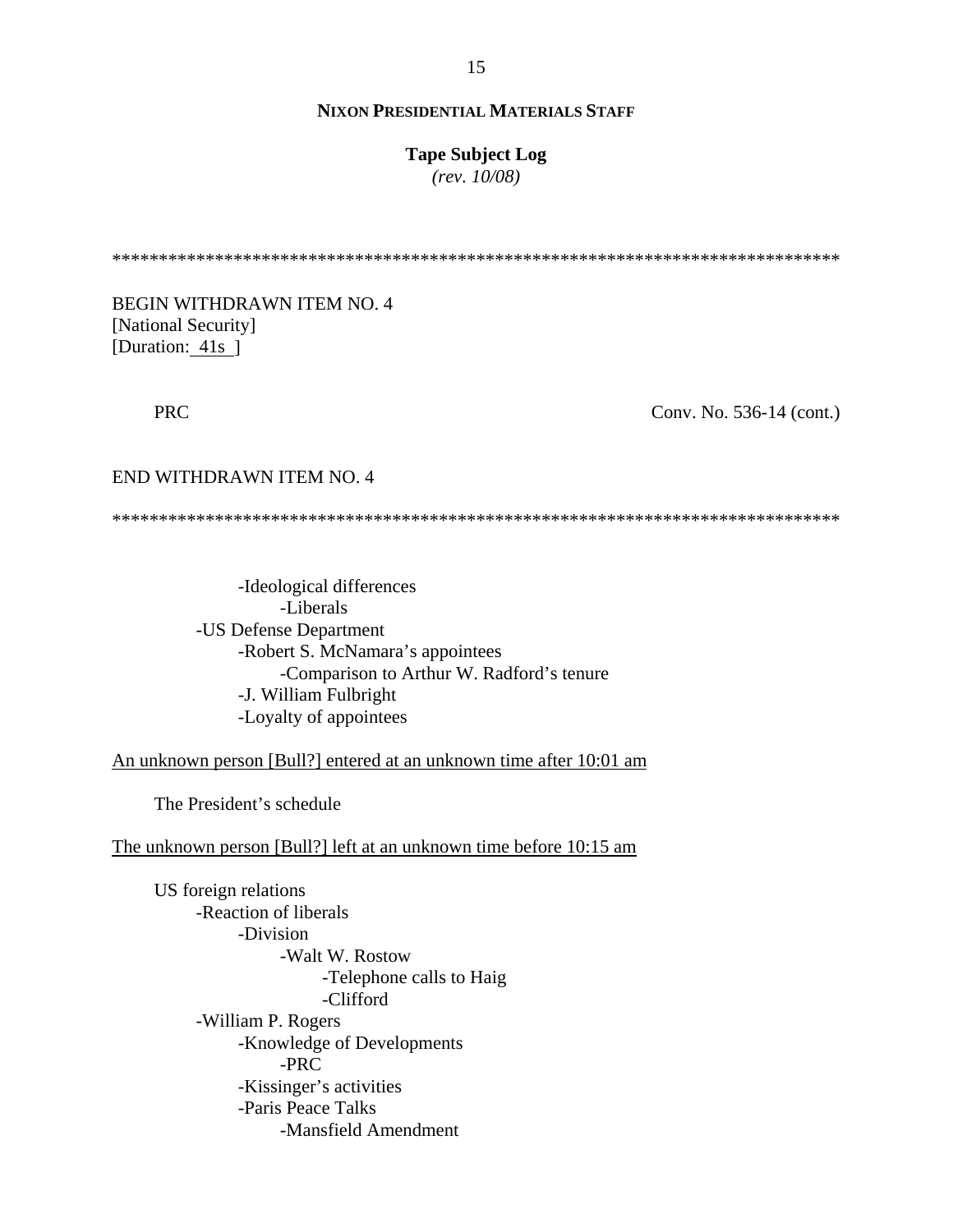## **Tape Subject Log**

*(rev. 10/08)*

-Haig's conversation with Rogers -Possible meeting between the President, Haig, and Rogers -The President's schedule

#### Andrews entered at 10:20 am

Greetings

Conv. No. 536-14 (cont.)

Haig left at 10:20 am

The President's forthcoming speech at the National Archives, July 3, 1971 -Deletions, revision -Use of God's name

\*\*\*\*\*\*\*\*\*\*\*\*\*\*\*\*\*\*\*\*\*\*\*\*\*\*\*\*\*\*\*\*\*\*\*\*\*\*\*\*\*\*\*\*\*\*\*\*\*\*\*\*\*\*\*\*\*\*\*\*\*\*\*\*\*\*\*\*\*\*\*\*\*\*\*\*\*\*

BEGIN WITHDRAWN ITEM NO. 3 [Personal Returnable] [Duration: 34s ]

# END WITHDRAWN ITEM NO. 3

\*\*\*\*\*\*\*\*\*\*\*\*\*\*\*\*\*\*\*\*\*\*\*\*\*\*\*\*\*\*\*\*\*\*\*\*\*\*\*\*\*\*\*\*\*\*\*\*\*\*\*\*\*\*\*\*\*\*\*\*\*\*\*\*\*\*\*\*\*\*\*\*\*\*\*\*\*\*

-Deletions, revisions -Word length -Comparison of writing and speaking style -Deletions, revisions -Use of painting -Rose Mary Woods -Andrews -Work on Ronald L. Ziegler's staff during first year -Speech revision -Time

Andrews left at 10:40 am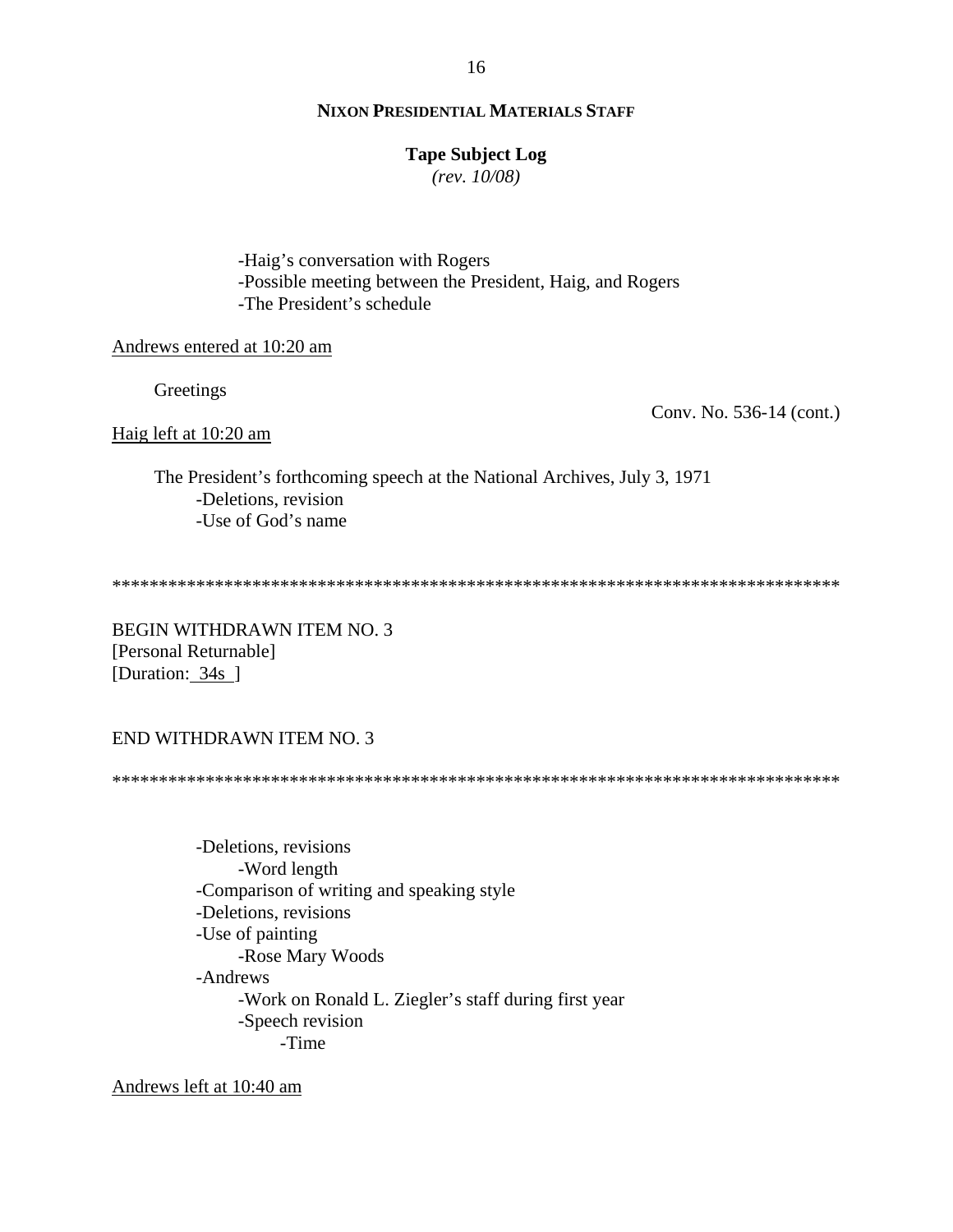17

# **NIXON PRESIDENTIAL MATERIALS STAFF**

# **Tape Subject Log**

*(rev. 10/08)*

Conversation No. 536-15

Date: July 3, 1971 Time: 10:40 am Location: Oval Office

The President talked with H. R. ("Bob") Haldeman

Conv. No. 536-14 (cont.)

Request for meeting

Conversation No. 536-16

Date: July 3, 1971 Time: Unknown between 10:41 am and 11:53 am Location: Oval Office

The President met with H. R. ("Bob") Haldeman

Weather

Speechwriters -John K. Andrews, Jr. -William L. Safire, Raymond K. Price, Jr., [Forename unknown] Cooke -Youth -Sense of humor -Admiration for the President -Perception of people -The President's handling of receiving line -Comparison to Ronald L. Ziegler -The President's meeting with Young Men's Christian Association [YMCA] members -July 3, 1971 speech draft compared to Safire's draft -Background -St. Louis -Christian Scientist -Principia College -"Adventure Unlimited" -John K. ("Cap") Andrews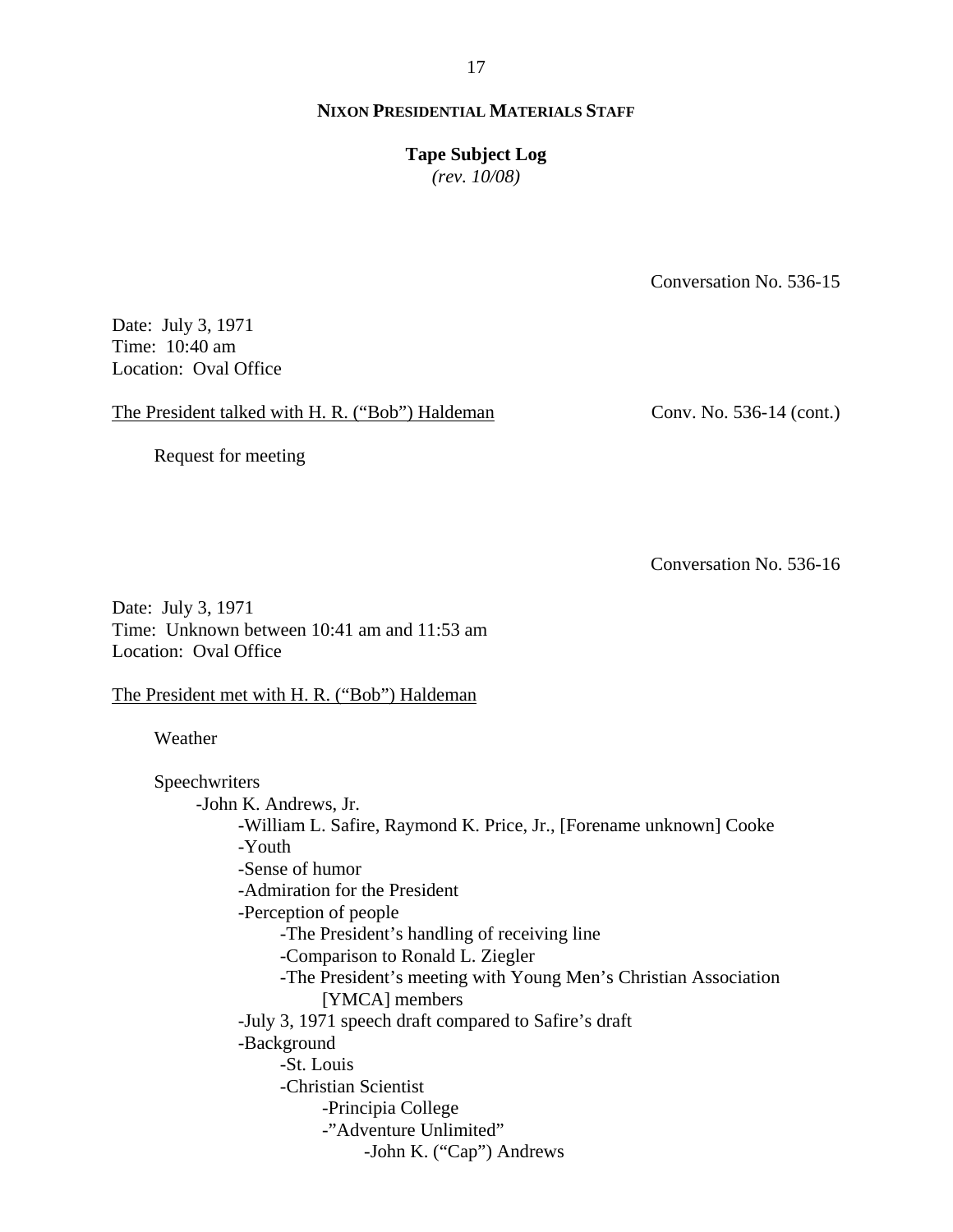# **Tape Subject Log**

*(rev. 10/08)*

-Haldeman's children -John D. Ehrlichman -Previous role on Ziegler's staff -Ehrlichman -Catholic priest speechwriter -[Reverend John J. McLaughlin?] -[Douglas L.?] Hallett -Analysis of Pentagon Papers case -Patrick J. Buchanan -Charles W. Colson

Conv. No. 536-16 (cont.)

Photograph -Removal of sculpture -Abney [Surname unknown], Leonard Garment -"Fourth of July" present

# [Pause]

Government personnel -The President's meeting with Colson -Bureau of Labor Statistics [BLS] -"Goldstein" [Leon Greenberg] -Call from Frederic V. Malek -Jews -Jews within the federal bureaucracy -Supervision -Loyalty issue -Henry A. Kissinger, Garment, Safire -Morton H. Halperin -Kissinger's non-Jewish staff -White House secretaries, General Alexander M. Haig, Jr. -William A. K. ("Tony") Lake -David R. Young, Jr. -Work with the National Security Council [NSC] staff -Kissinger -Lawrence S. Eagleburger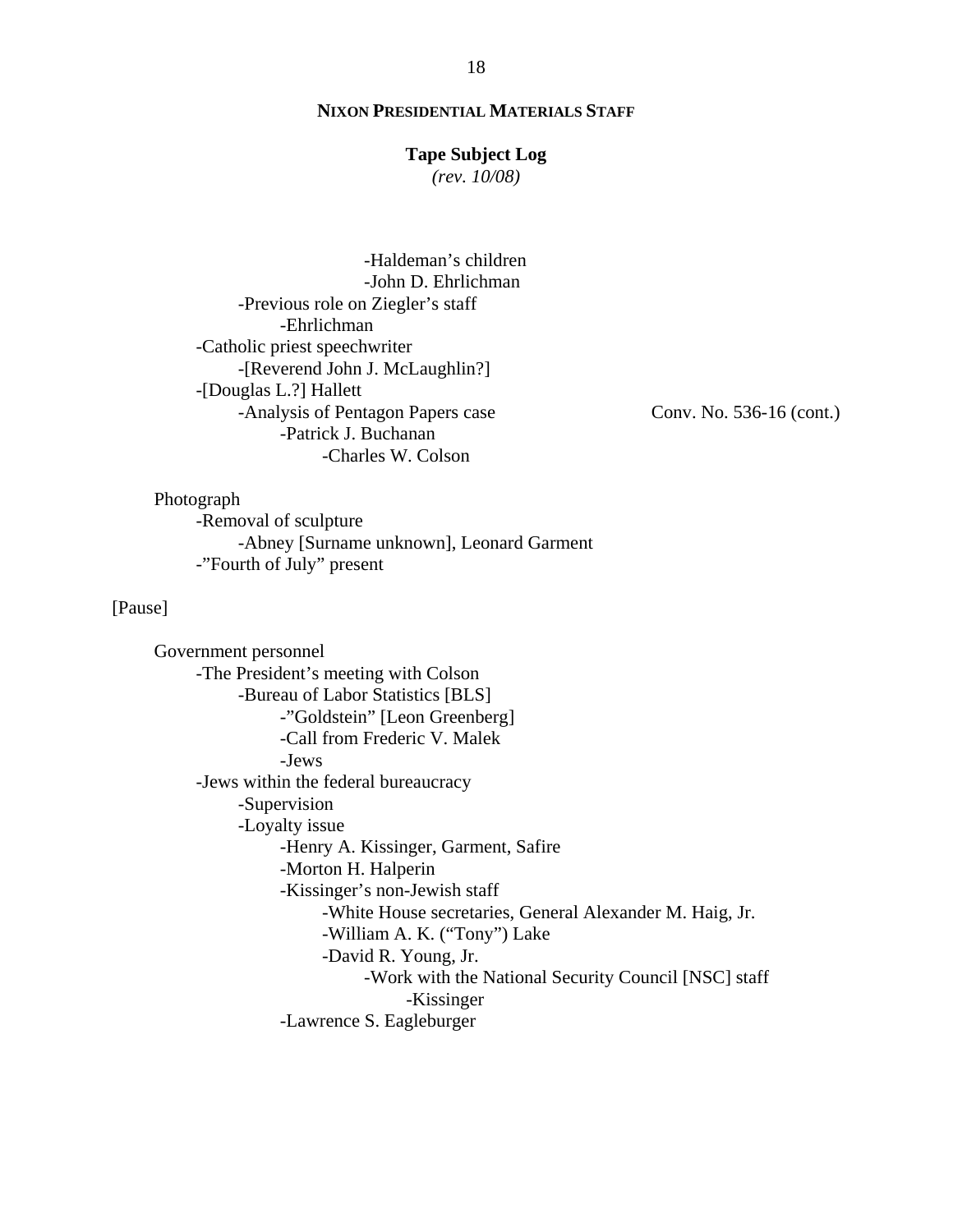## **Tape Subject Log**

*(rev. 10/08)*

\*\*\*\*\*\*\*\*\*\*\*\*\*\*\*\*\*\*\*\*\*\*\*\*\*\*\*\*\*\*\*\*\*\*\*\*\*\*\*\*\*\*\*\*\*\*\*\*\*\*\*\*\*\*\*\*\*\*\*\*\*\*\*\*\*\*\*\*\*\*\*\*\*\*\*\*\*\*

BEGIN WITHDRAWN ITEM NO. 1 [Privacy] [Duration: 4s ]

#### END WITHDRAWN ITEM NO. 1

Conv. No. 536-16 (cont.)

\*\*\*\*\*\*\*\*\*\*\*\*\*\*\*\*\*\*\*\*\*\*\*\*\*\*\*\*\*\*\*\*\*\*\*\*\*\*\*\*\*\*\*\*\*\*\*\*\*\*\*\*\*\*\*\*\*\*\*\*\*\*\*\*\*\*\*\*\*\*\*\*\*\*\*\*\*\*

-Kissinger's treatment of staff

Helicopter

The President left and Manolo Sanchez entered at an unknown time after 10:41 am

Weather

The President entered and Sanchez left at an unknown time before 11:53 pm

July 3, 1971 National Archives speech -Amount of time allotted for the President -Carl B. Albert, Warren E. Burger -Tempo of reading speeches in presentation -Haldeman, Ehrlichman -Emphasis -Comparison to Lyndon B. Johnson -Transcripts of speeches -*New York Times* -Repetition of lines in Presidential speeches -Price, Safire -Compared to past Presidential speeches -Hallett's view -Public reaction

Federal personnel -Jews in government jobs -Executive pay level -President's reservations -Ehrlichman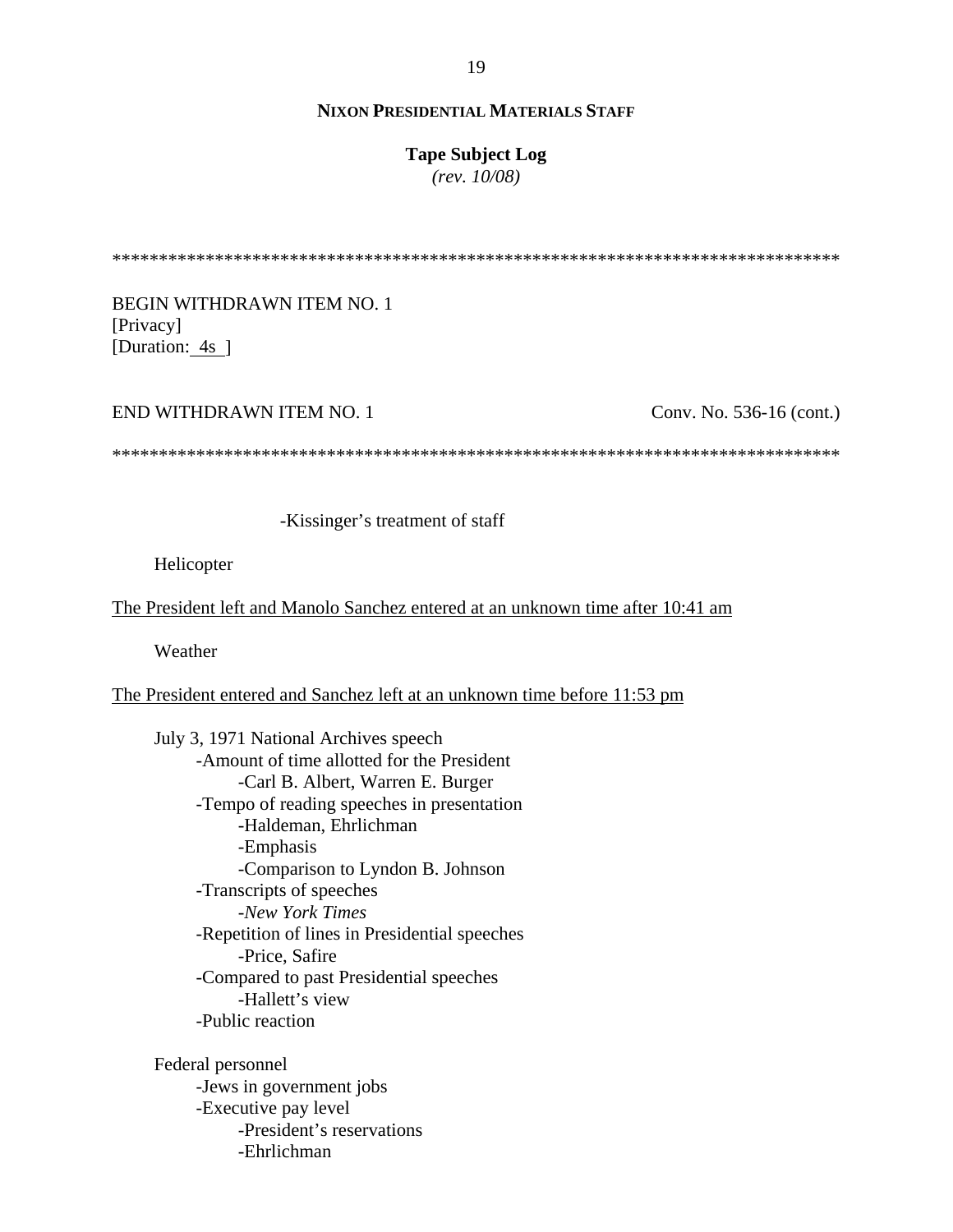#### **Tape Subject Log**

*(rev. 10/08)*

Conv. No. 536-16 (cont.) -George P. Shultz -Government reorganization plan -John B. Connally -Pay raises -Shultz -White House staff salaries -Treasury Department -Office of Management and Budget [OMB] -Creation of new position -Shultz -Arthur F. Burns -White House staff -John C. Whitaker -Work -Loyalty -Ehrlichman -The new National Aeronautics and Space Administration [NASA] -Domestic Council -Peace Corps, Volunteers in Service to America [VISTA], Upward Bound, HeadStart, ACTION -The President's programs -Spending of money by Republicans -Need to promote domestic programs

#### Trade

-Peter G. Peterson -Way of publicly handling issue -Connally -"Goldstein" -Trustworthy

# An unknown man [Stephen B. Bull?] entered at 11:25 am

Request to adjust clock -Correct time

#### The unknown man [Bull?] left at an unknown time before 11:26 am

Pentagon Papers case -Colson -Possible Presidential statement -First Amendment constitutional rights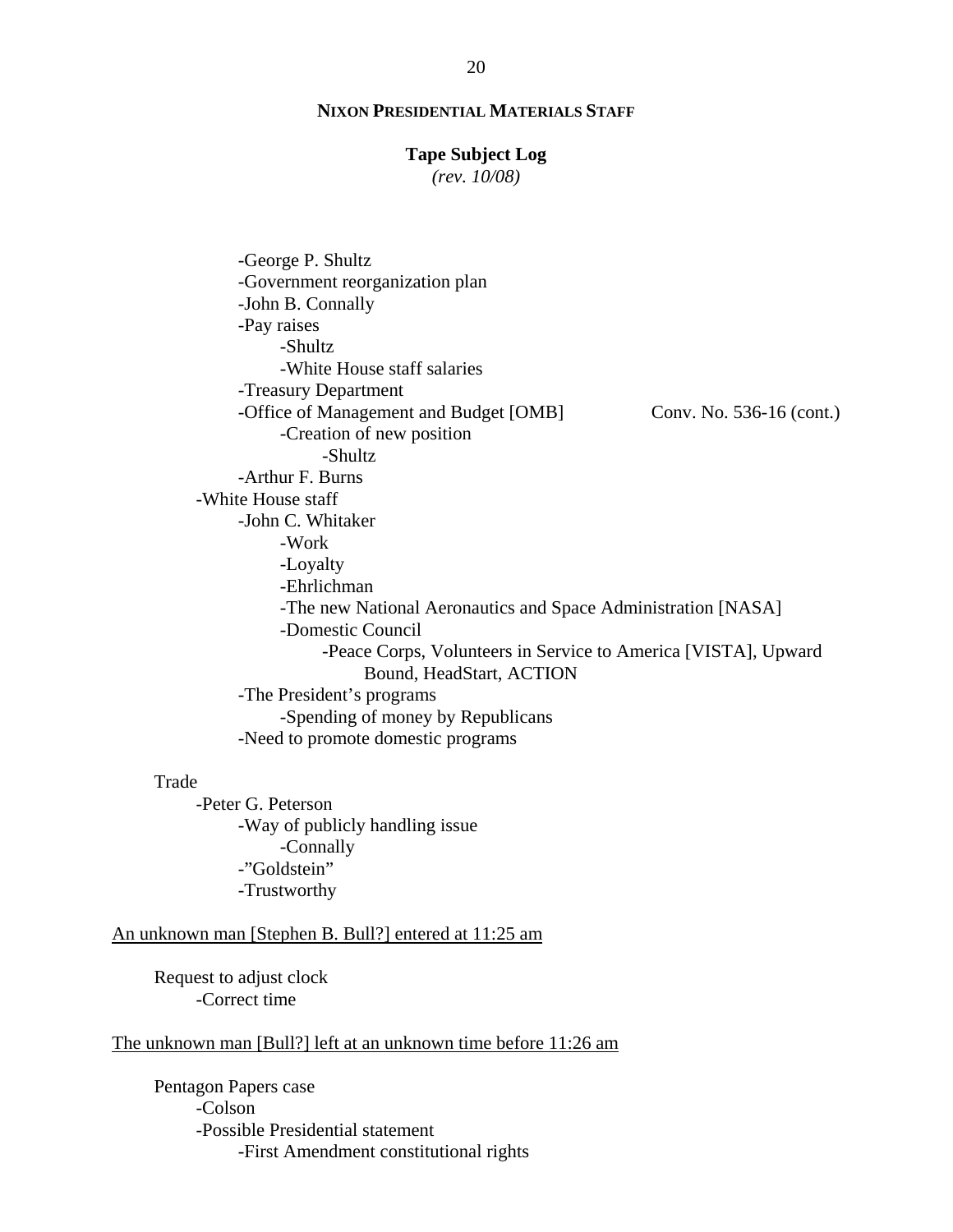#### **Tape Subject Log**

*(rev. 10/08)*

Conv. No. 536-16 (cont.) -Journalistic action which may endanger lives of US prisoners of war [POWs] in South Vietnam -Risk of American lives -The President's responsibility -Journalistic standards -Setting -Colson's recommendation -Press conference -The President's Kansas City speech -The President's schedule -Television coverage -Feasibility of statement by the President -Press coverage -Dean Rusk -Columbia Broadcasting System [CBS] broadcast -Supreme Court decision -James B. ("Scotty") Reston, Phil Geylen -Reaction to court ruling -Rusk -Johnson and John F. Kennedy administrations' focus -Public opinion survey -Daniel Ellsberg -Reaction of Buchanan's staff -Appearance -Public opinion -Frequency of polls -Effect on White House staff -Question on Ellsberg -Buchanan -Man associated with Murray M. Chotiner [Seymour Freidin?] -Reactions by Democratic presidential contenders -Edmund S. Muskie -Hubert H. Humphrey -Harold E. Hughes -Muskie -J. William Fulbright -George S. McGovern -Kennedy-Johnson administration responsibility -Henry M. ("Scoop") Jackson -Republicans -Possible Machiavellian actions -Kennedy's actions in Vietnam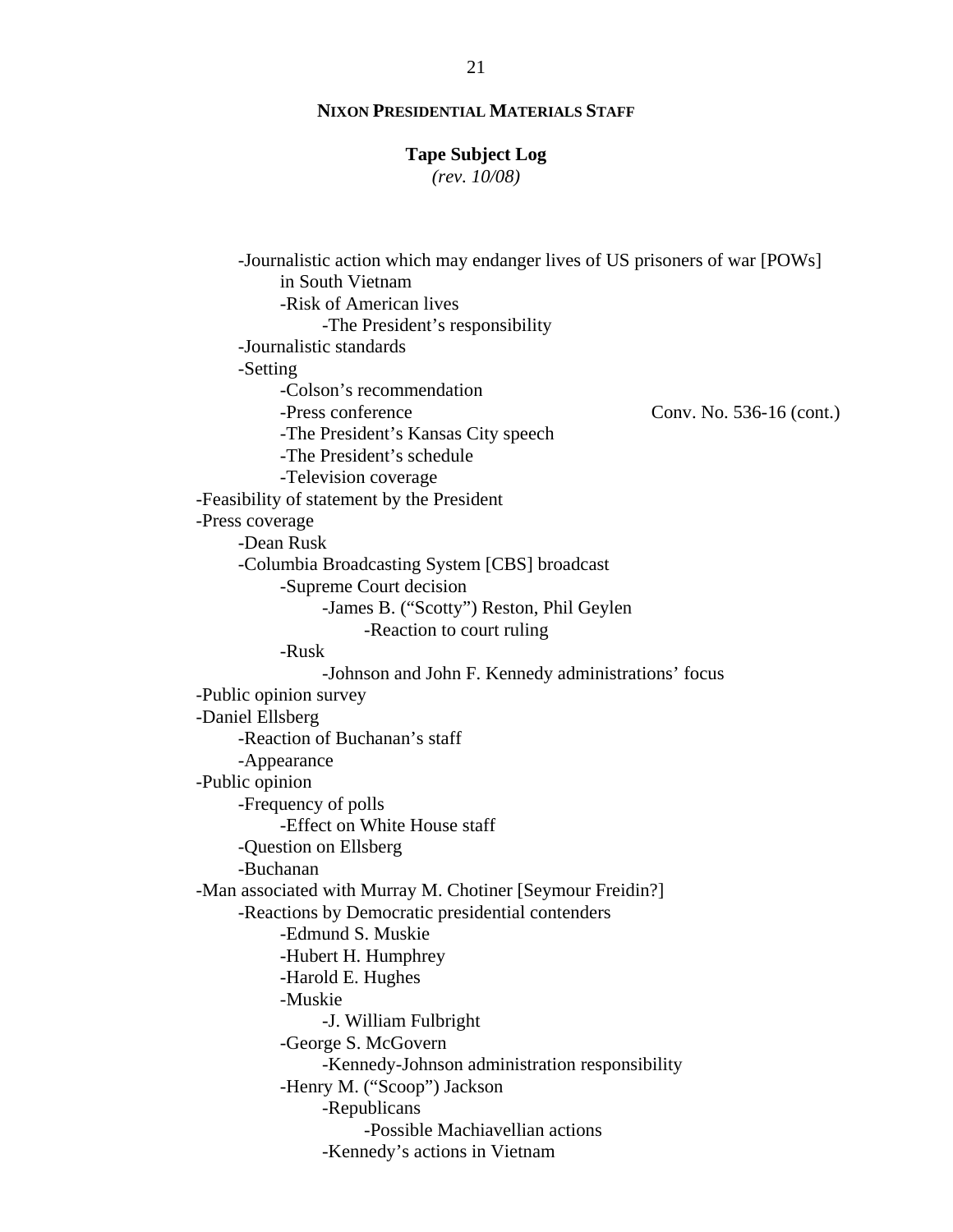#### **Tape Subject Log**

*(rev. 10/08)*

-Union of Soviet Socialist Republica [USSR] 36-16 (cont.) -Limitation of Johnson's actions -Humphrey, Edward M. ("Ted") Kennedy -Clark M. Clifford -Republicans -Analogy to post-World War II leak -James W. Byrnes' reaction -Ernest Bevan -France -Timing of poll Public opinion polls -Timing problem over July 4th holiday weekend Pentagon Papers case -Possible statement by the President -Effectiveness -Prosecution of Ellsberg -Public opinion -Effect of television -Connally -Texas and the Southwest -Lack of personal effect of issue -Reaction to Vietnam War -Buchanan -Widespread public desire for withdrawal from war -Weekend polling -Kansas City statement by the President -Press briefings -Compared to Rochester statement -Johnson -Lack of response to issue -Rusk -Effect of issue on sales of Johnson's book -President's opinion of Johnson -Possible statement on the *New York Times*

[Pause]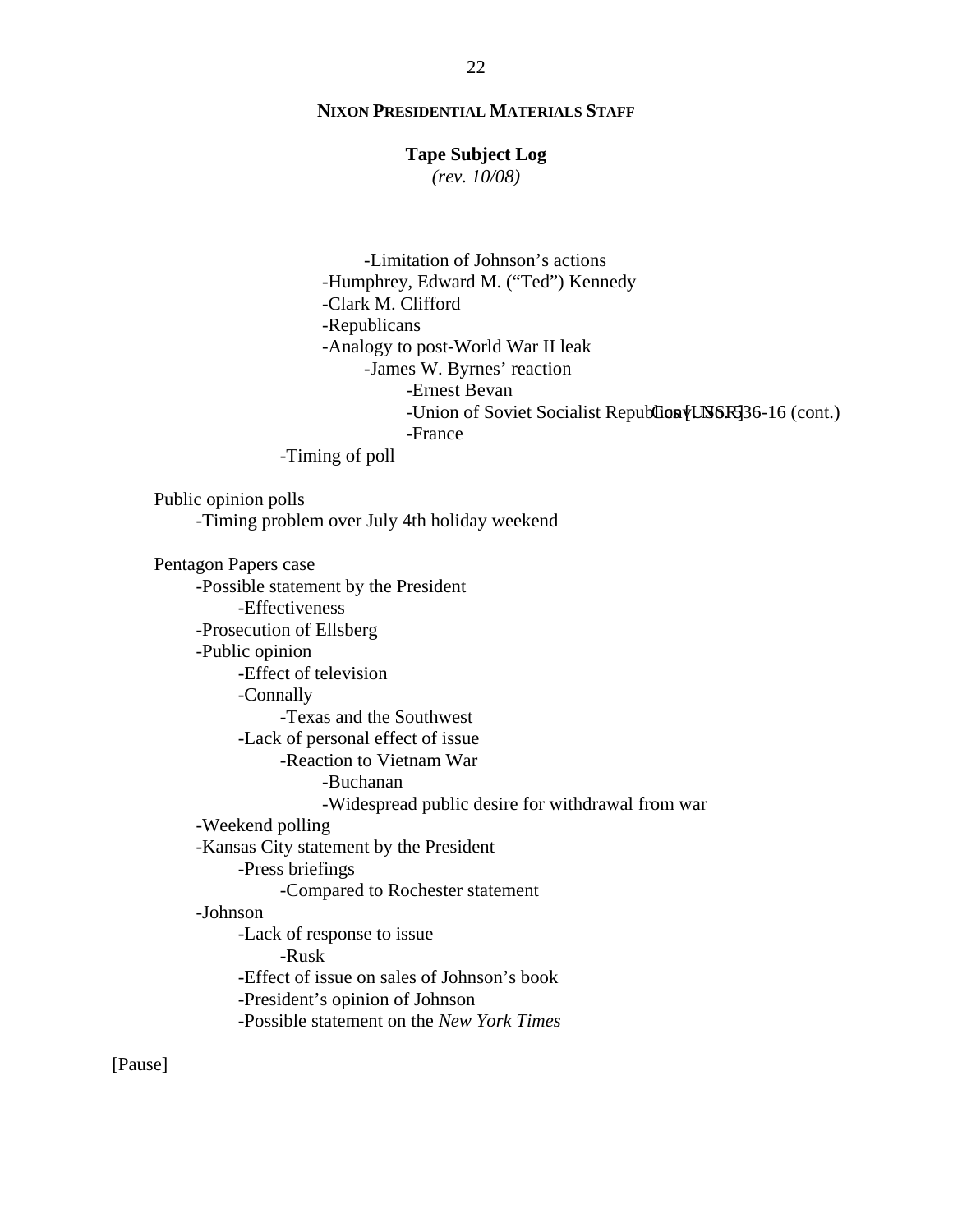#### **Tape Subject Log**

*(rev. 10/08)*

The President's July 3, 1971 National Archives speech -Reading copy for the President -Pages -Ziegler

Haldeman left at an unknown time before 11:53 am

Conversation No. 536nt.7

Date: July 3, 1971 Time: Unknown after 10:41 am until 11:53 am Location: Oval Office

The President met with H. R. ("Bob") Haldeman

Weather -Day off for staff

Schedule -Ronald L. Ziegler

[Pause]

The President's July 3, 1971 National Archives speech -Physical arrangements -Podium -Playing of the national anthem -President's actions -Position of Warren E. Burger and Carl B. Albert

Death of Soviet cosmonauts -Release of statement

Speech arrangements at the National Archives -Playing of the national anthem -President's actions

The President's schedule -Letter -Rose Mary Woods, General Alexander M. Haig, Jr.

Haldeman left at 11:53 am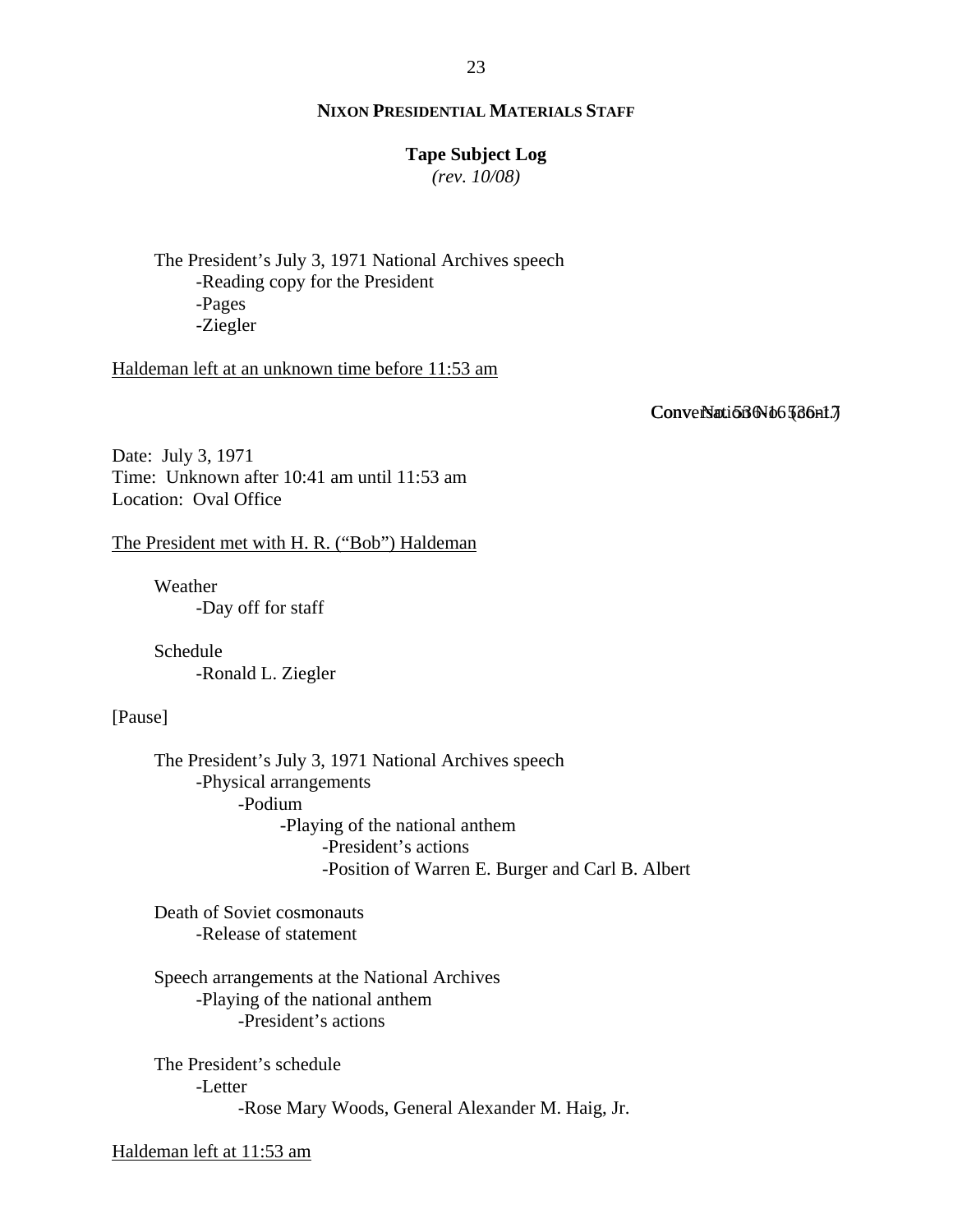**Tape Subject Log** *(rev. 10/08)*

Conversation No. 536-18

Date: July 3, 1971 Time: 11:54 am - 1:12 pm Location: Oval Office

The President met with General Alexander Haig, Jr.

Henry A. Kissinger's schedule -Saigon

Rose Mary Woods entered at 11:55 am

-Refusal to talk to the press -Comparison to Melvin R. Laird's statement at airport -Policy on talking to the press

[Pause]

Death of Soviet cosmonauts -President's handwritten note -Instructions for Woods -Widows of cosmonauts -Anatoliy F. Dobrynin -Instructions for Haig -Possible Russian translation -Delivery by diplomatic pouch -Public release

Haig left at 12:03 pm

The President's July 3, 1971 National Archives speech -Draft of remarks -Style -Carl B. Albert, Warren E. Burger

Jeane L. Dixon -Letter concerning unknown person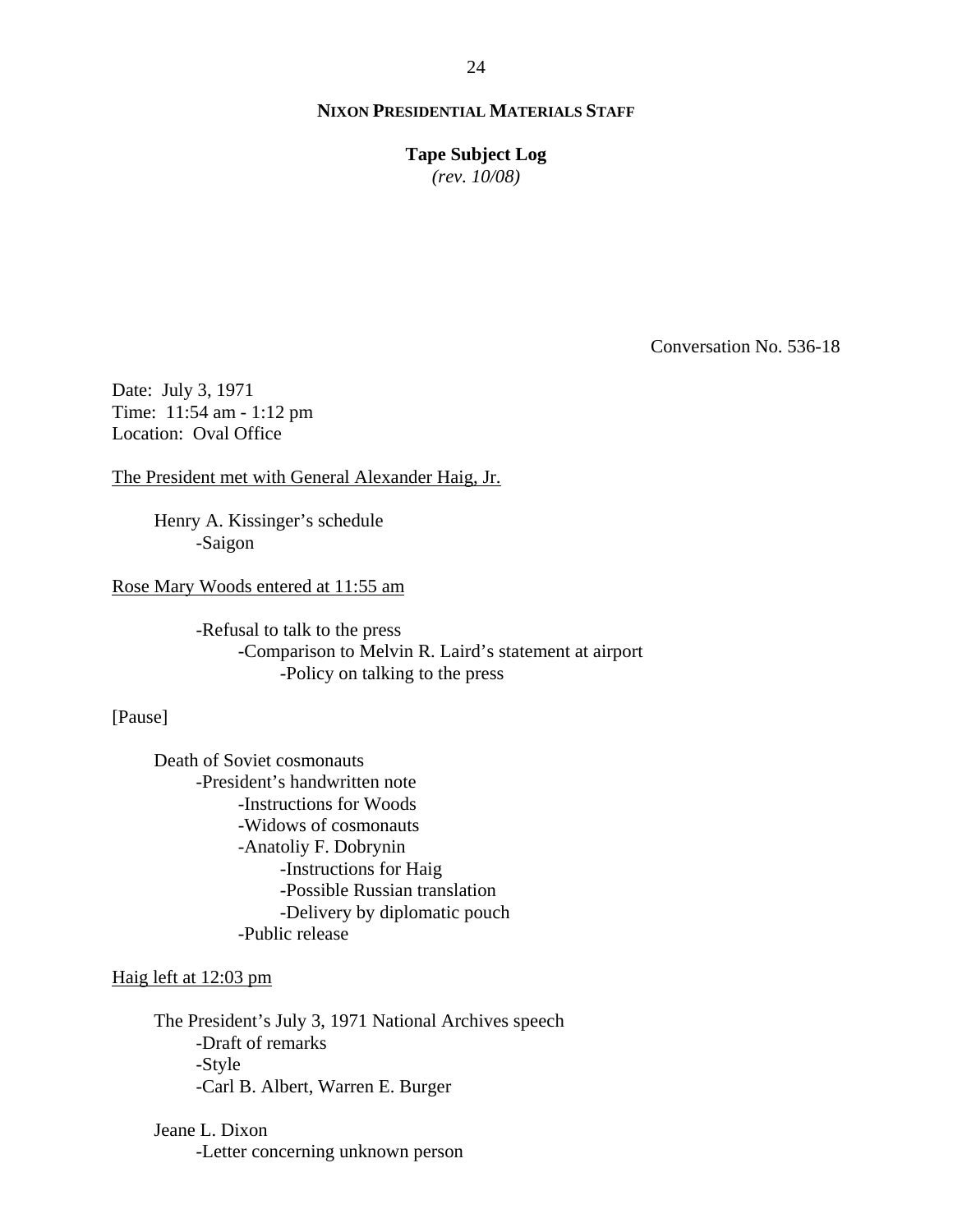#### **Tape Subject Log**

*(rev. 10/08)*

-Investigation -H. R. ("Bob") Haldeman

Form letter to returning veterans of military service -Unemployment -Distribution -*Washington Post*, *New York Times*

```
******************************************************************************
```
BEGIN WITHDRAWN ITEM NO. 2 [Personal Returnable] [Duration: 2m 17s]

END WITHDRAWN ITEM NO. 2

\*\*\*\*\*\*\*\*\*\*\*\*\*\*\*\*\*\*\*\*\*\*\*\*\*\*\*\*\*\*\*\*\*\*\*\*\*\*\*\*\*\*\*\*\*\*\*\*\*\*\*\*\*\*\*\*\*\*\*\*\*\*\*\*\*\*\*\*\*\*\*\*\*\*\*\*\*\*

# Stephen B. Bull entered at an unknown time after 11:54 am

The President's schedule -John K. Andrews, Jr.

Bull left at an unknown time before 12:10 pm

\*\*\*\*\*\*\*\*\*\*\*\*\*\*\*\*\*\*\*\*\*\*\*\*\*\*\*\*\*\*\*\*\*\*\*\*\*\*\*\*\*\*\*\*\*\*\*\*\*\*\*\*\*\*\*\*\*\*\*\*\*\*\*\*\*\*\*\*\*\*

BEGIN WITHDRAWN ITEM NO. 3 [Personal Returnable] [Duration: 1m 7s ]

#### END WITHDRAWN ITEM NO. 3

\*\*\*\*\*\*\*\*\*\*\*\*\*\*\*\*\*\*\*\*\*\*\*\*\*\*\*\*\*\*\*\*\*\*\*\*\*\*\*\*\*\*\*\*\*\*\*\*\*\*\*\*\*\*\*\*\*\*\*\*\*\*\*\*\*\*\*\*\*\*

Andrews entered at 12:10 pm

The President's National Archives speech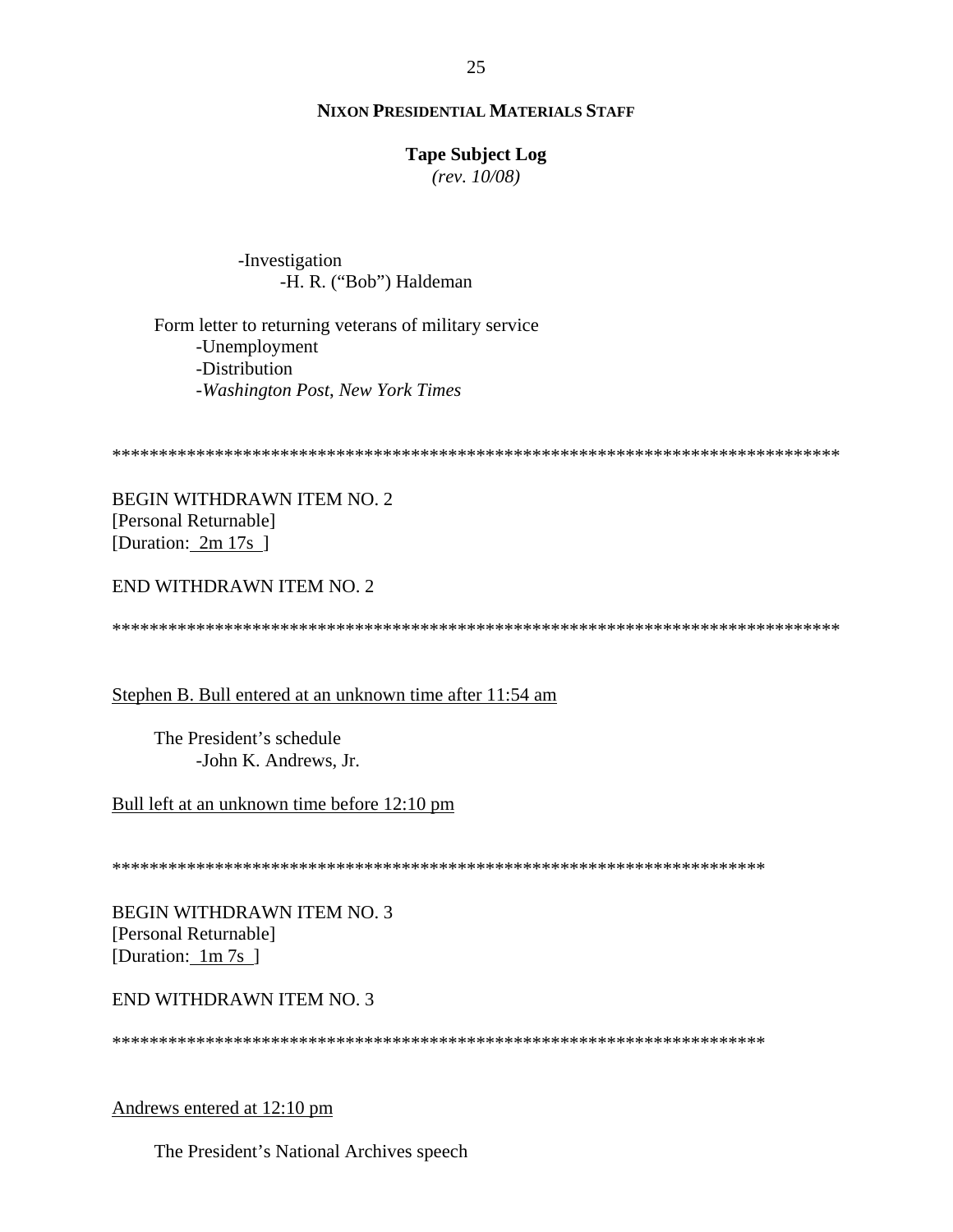#### **Tape Subject Log**

*(rev. 10/08)*

-Draft -Attendance -Andrews' wife

Conv. No. 536-18 (cont.) Letter to the widows of the Soviet cosmonauts -Raymond K. Price, Jr. -Work on draft -Handling and delivery of letter -Dobrynin -Haig -Julie Nixon Eisenhower's call to the President from Athens, Greece -President's telephone call to Nikolai V. Podgorny -Podgorny's reaction

Woods left at 12:13 pm

The President's July 3, 1971 National Archives speech -Length -Editing -Beginning section

[The President talked with an unknown person [Haldeman?] at an unknown time between 12:13 pm and 12:51 pm]

[Conversation No. 536-18A]

The President's July 3, 1971 National Archives speech -Length

[End of telephone conversation]

The President's July 3, 1971 National Archives speech -Length -The President's reading speed in presentation -Revision -Phrasing -Length

[Haldeman talked with the President between 12:22 pm and 12:23 pm]

[Conversation No. 536-18B]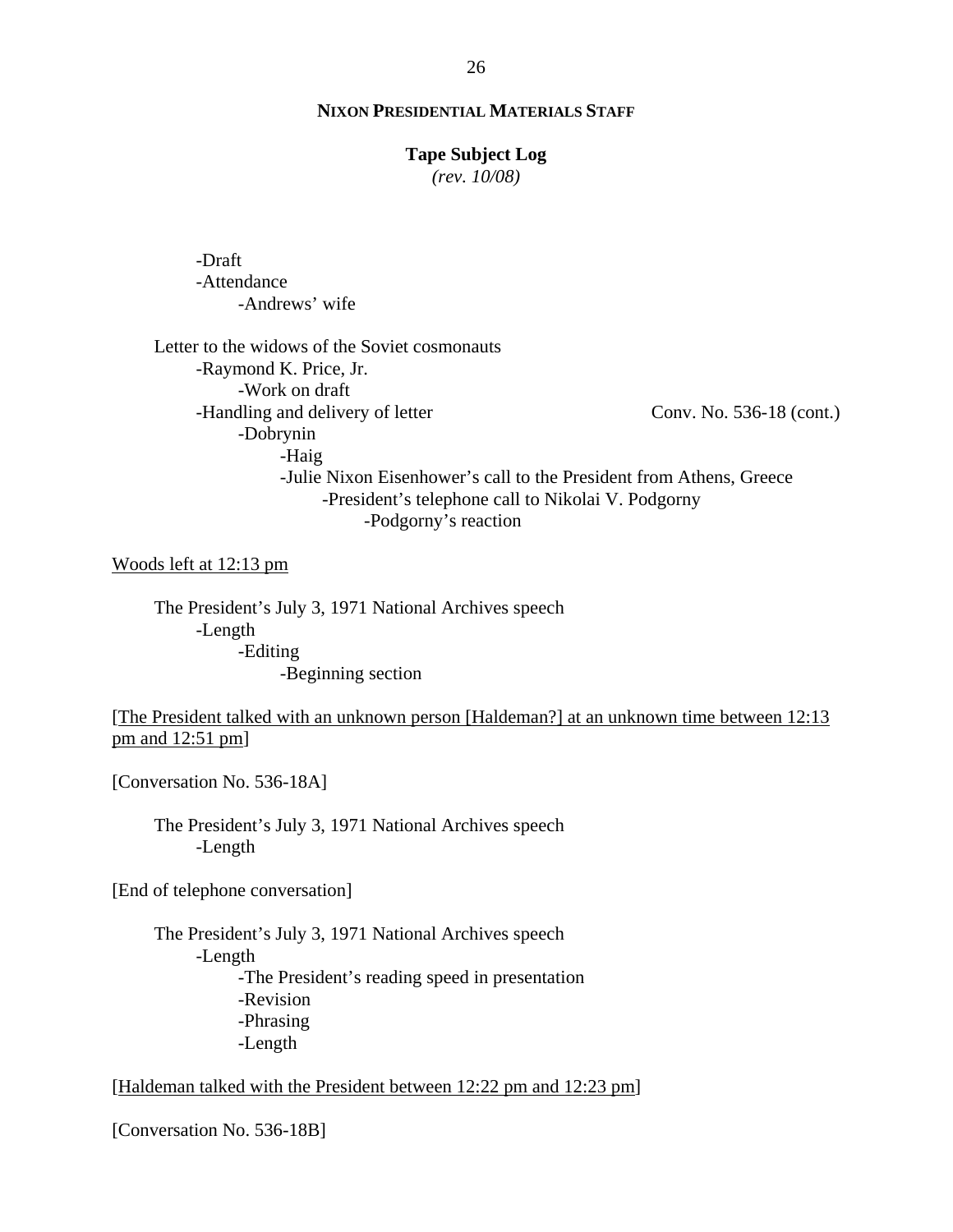#### **Tape Subject Log**

*(rev. 10/08)*

[See Conversation No. 6-123]

[End of telephone conversation]

The President's July 3, 1971 National Archives speech -Revisions -Type -Marjorie P. Acker

Conv. No. 536-18 (cont.)

Haldeman entered at an unknown time after 12:23 pm

-Length -Ending of broadcast -Choral rendering of "God Bless America"

The President rehearsed portions of the July 3, 1971 speech

[A transcript of the final version of this speech appears in Public Papers of the Presidents, Richard M. Nixon, 1971, pp. 793-798]

The President's July 3, 1971 speech -Shift from past to future events -Cynthia Frink's speech -John Brown anecdote -Speed of presentation -Foreign policy portion -Mention of problem of poverty -Phrasing -Spirit of America -"Spirit of 76" -Renaming of Air Force One presidential airplane -Bicentennial commission -Length -Revisions -Reading copy -Closing cue -Brown anecdote -William H. Carruthers

#### Andrews left at 12:51 am

The President's July 3, 1971 National Archives speech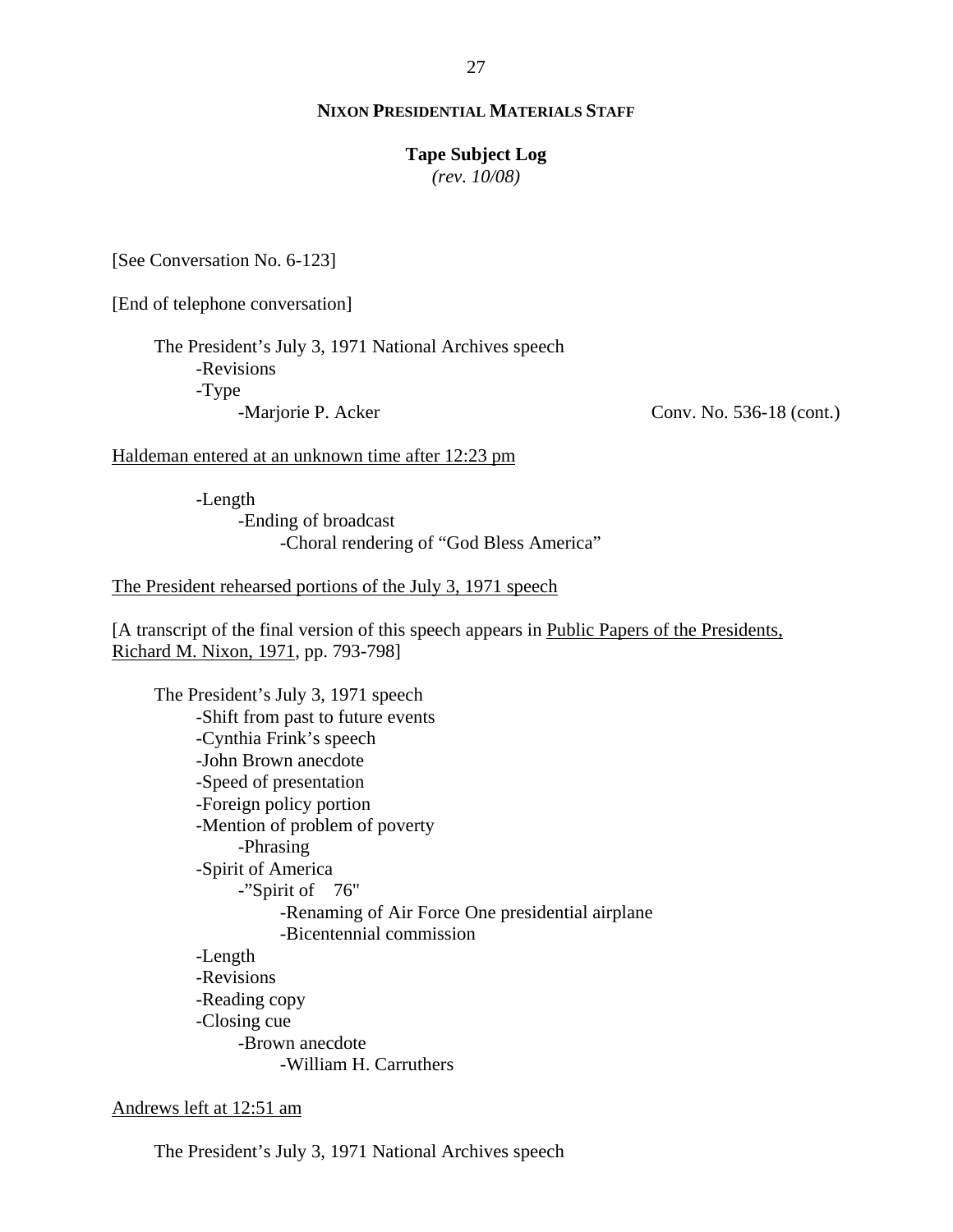#### **Tape Subject Log**

*(rev. 10/08)*

-Schedule

Conv. No. 536-18 (cont.) Andrews -Work -Speechwriters -William L. Safire -Draft -Thomas Jefferson, John Adams -Date of death -Comparison to Brown anecdote and Miss Frink's quote

The President's July 3, 1971 National Archives speech -Reprint of speech -Bicentennial Commission -Setting and style of speech -Television coverage

Executive department -State Department -Speechwriters -Franklin R. Gannon -United States Information Agency [USIA] -Article on the meaning of the national anthem -*Reader's Digest*

The President's July 3, 1971 National Archives speech -Possible publication -Tie-in to Honor America Day

Young Americans group -Ronald H. Walker -Event at Carnegie Hall -Possible visit to Washington -Size of group -The White House -Constitution Hall -East Room in the White House

The President's July 3, 1971 National Archives speech -Television -Drafts -Speechwriters